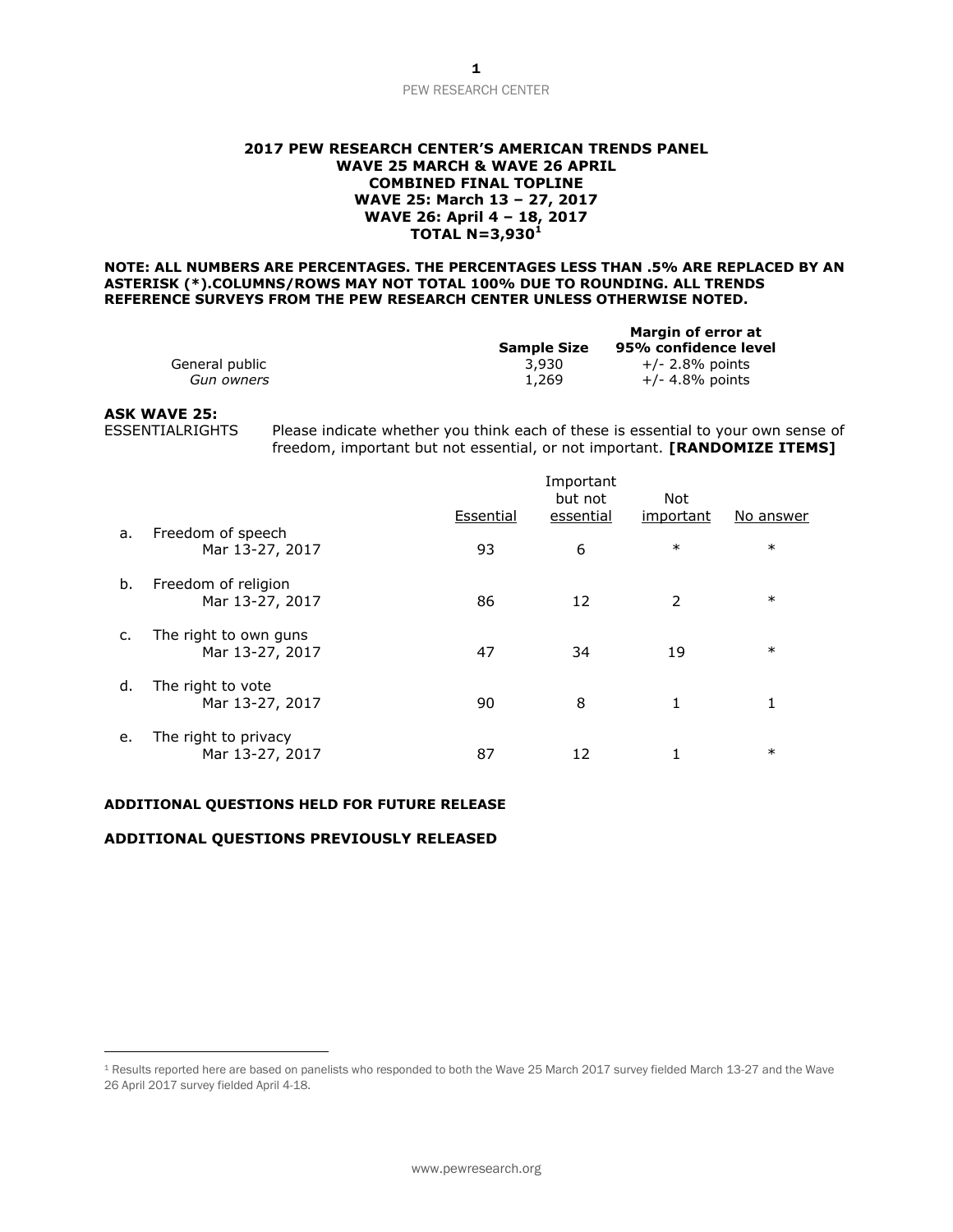Turning to a different topic…

## **ASK WAVE 25:**

GUNSTRICT Which of the following statements comes closest to your overall view of gun laws in this country? **[REVERSE ORDER OF PUNCHES FOR RANDOM HALF SAMPLE]**

## **ASK WAVE 25 IF WANT MORE/LESS STRICT GUN LAWS (GUNSTRICT=1,3) [N=2,762]:**

GUNSTRICT2 Do you think gun laws should be…

| Mar 13-27 |                                                        |
|-----------|--------------------------------------------------------|
| 2017      |                                                        |
| 52        | NET Gun laws should be MORE strict than they are today |
| 34        | A lot                                                  |
| 17        | Somewhat                                               |
| 30        | Gun laws are about right                               |
| 18        | NET Gun laws should be LESS strict than they are today |
| 8         | A lot                                                  |
| 10        | Somewhat                                               |
|           | No answer                                              |

## **[PROGRAMMING NOTE: ROTATE RESPONSE OPTIONS FOR GUNWHO, GUNWHERE, AND GUNTYPE TOGETHER; I.E. RESPONDENTS SHOULD SEE ALL THREE WITH THE RESPONSE ORDERS SHOWN BELOW OR SEE ALL THREE WITH THE REVERSE.]**

#### **RANDOMIZE ORDER OF GUNWHO, GUNWHERE, AND GUNTYPE**

**ASK WAVE 25:**

GUNWHO Which comes closest to your view about WHO should be able to legally own guns in the United States? **[REVERSE ORDER OF RESPONSES FOR RANDOM HALF SAMPLE]** 

## Mar 13-27

## 2017

- 8 Almost everyone should
- 64 Most people should, but some people should NOT
- 19 Some people should, but most people should NOT
- 9 Almost no one should
- No answer

## **RANDOMIZE ORDER OF GUNWHO, GUNWHERE, AND GUNTYPE**

**ASK WAVE 25:**

Which comes closest to your view about THE PLACES where people should be able to legally carry guns in the United States? **[REVERSE ORDER OF RESPONSES FOR RANDOM HALF SAMPLE]**

Mar 13-27

2017

- 21 Almost everywhere
- 35 Most places, but some places should be off-limits
- 28 Some places, but most places should be off-limits
- 15 Almost nowhere
- \* No answer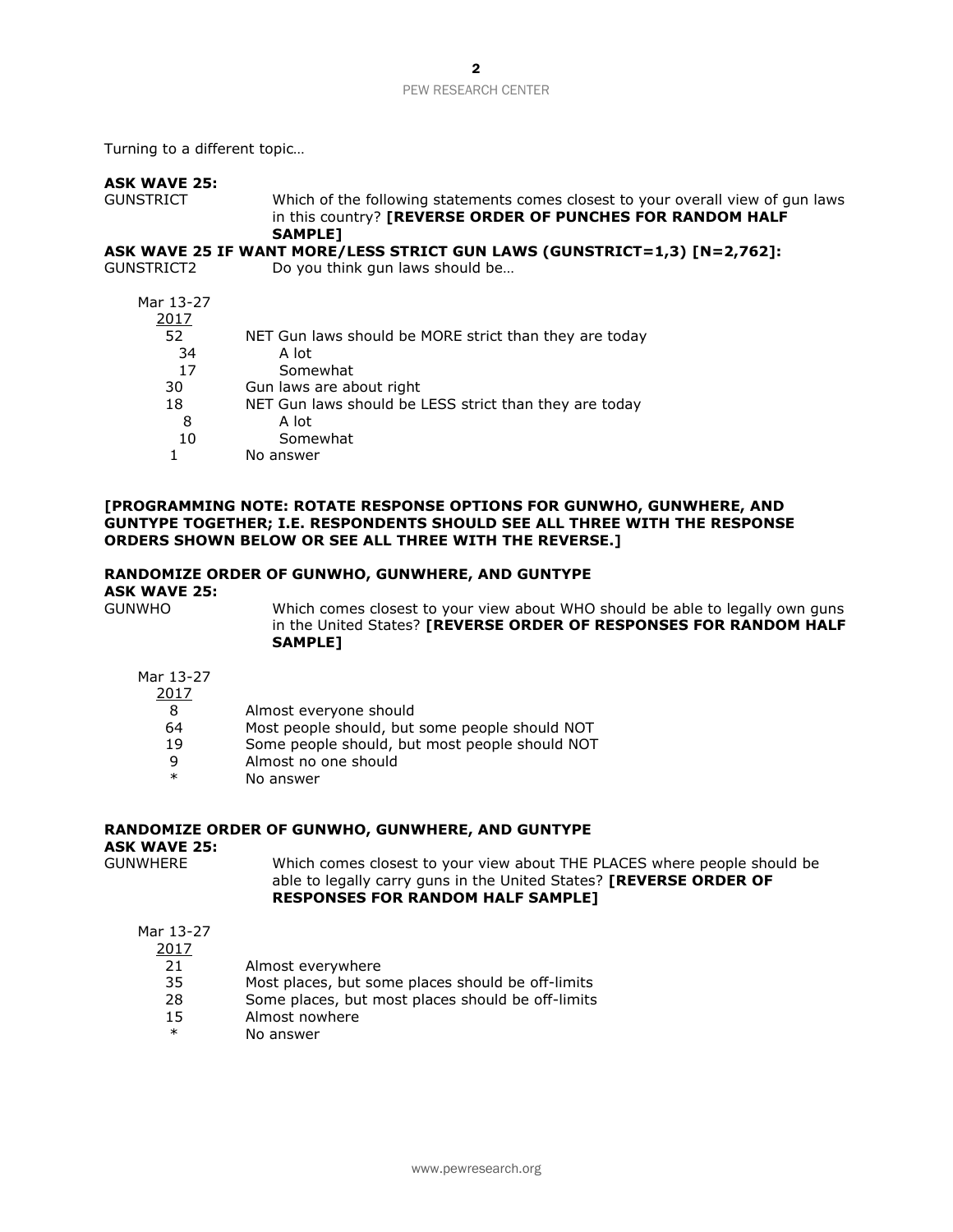## **RANDOMIZE ORDER OF GUNWHO, GUNWHERE, AND GUNTYPE ASK WAVE 25:** Which comes closest to your view about the TYPES OF GUNS that should be

legally available to buy in the United States? **[REVERSE ORDER OF RESPONSES FOR RANDOM HALF SAMPLE]**

- Mar 13-27 2017
	- 20 Almost all types should
	-
	- 41 Most types should, but some types should NOT<br>28 Some types should, but most types should NOT Some types should, but most types should NOT
	- 10 Almost no types should
	- \* No answer

### **[PROGRAMMING NOTE: FOR THE LAST QUESTION FROM GUNWHO, GUNWHERE, AND GUNTYPE THAT RESPONDENTS SEE, ASK ALL OF THOSE WHO SELECT PUNCH 2:]**

#### **ASK IF GUNWHO IS LAST AND GUNWHO=2:**

GUNWHO OE In your own words, what should disqualify someone from being able to legally own guns in the United States? **[MAKE BOX A COUPLE OF LINES]**

## **OPEN-ENDED RESPONSES NOT SHOWN**

## **ASK IF GUNWHERE IS LAST AND GUNWHERE=2:**

GUNWHERE\_OE In your own words, what are some of the places you think people should NOT be able to legally carry guns in the United States? **[MAKE BOX A COUPLE OF LINES]**

## **OPEN-ENDED RESPONSES NOT SHOWN**

## **ASK IF GUNTYPE IS LAST AND GUNTYPE=2:**

GUNTYPE\_OE In your own words, what are some of the types of guns you think should NOT be legally available to buy in the United States? **[MAKE BOX A COUPLE OF LINES]**

#### **OPEN-ENDED RESPONSES NOT SHOWN**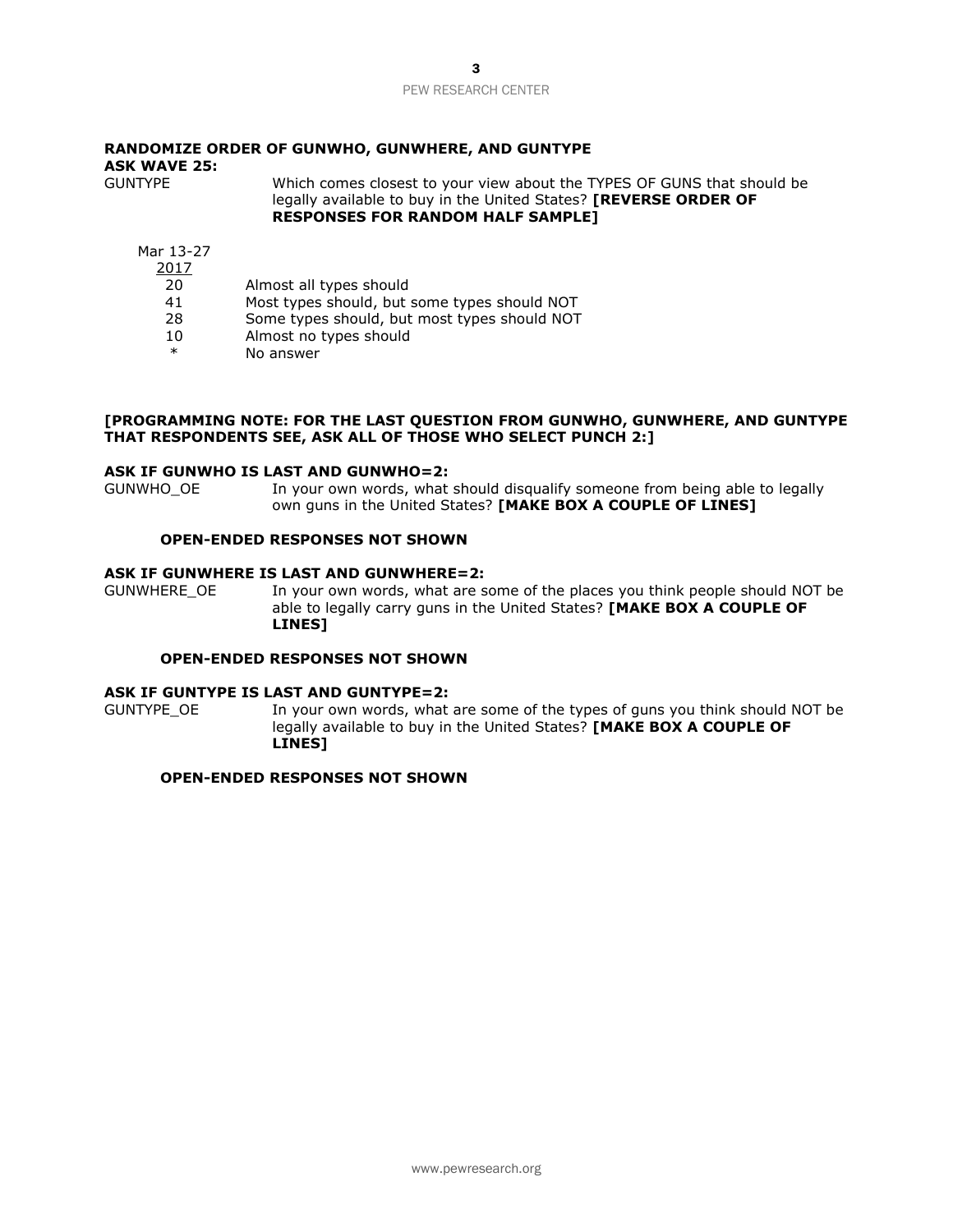## **RANDOMIZE ORDER OF GUNPRIORITY1 AND GUNPRIORITY2**

**ASK WAVE 25:**

Please indicate whether you would **[MATCH ORDER WITH PUNCHES:** strongly favor, somewhat favor, somewhat oppose, or strongly oppose**]** the following proposals about gun policy. **[RANDOMIZE ITEMS; REVERSE ORDER OF PUNCHES FOR RANDOM HALF-SAMPLE, USE SAME ORDER AS GUNPRIORITY2]**

|    |                                                                                                       | Strongly<br>favor | Somewhat<br><u>favor</u> | Somewhat<br>oppose | Strongly<br>oppose | No answer    |
|----|-------------------------------------------------------------------------------------------------------|-------------------|--------------------------|--------------------|--------------------|--------------|
| a. | Barring gun purchases by<br>people on the federal no-fly or<br>watch lists<br>Mar 13-27, 2017         | 66                | 17                       | 9                  | $\overline{7}$     |              |
| b. | Preventing people with mental<br>illnesses from purchasing guns<br>Mar 13-27, 2017                    | 73                | 15                       | 5                  | 6                  | 1            |
| c. | Banning assault-style weapons<br>Mar 13-27, 2017                                                      | 53                | 15                       | 14                 | 17                 | $\mathbf{1}$ |
| d. | Creating a federal government<br>database to track all gun sales<br>Mar 13-27, 2017                   | 50                | 22                       | 13                 | 15                 | $\ast$       |
| e. | Banning high-capacity<br>ammunition magazines that<br>hold more than 10 rounds<br>Mar 13-27, 2017     | 47                | 17                       | 14                 | 20                 |              |
| f. | Making private gun sales and<br>sales at gun shows subject to<br>background checks<br>Mar 13-27, 2017 | 65                | 20                       | 8                  | 7                  |              |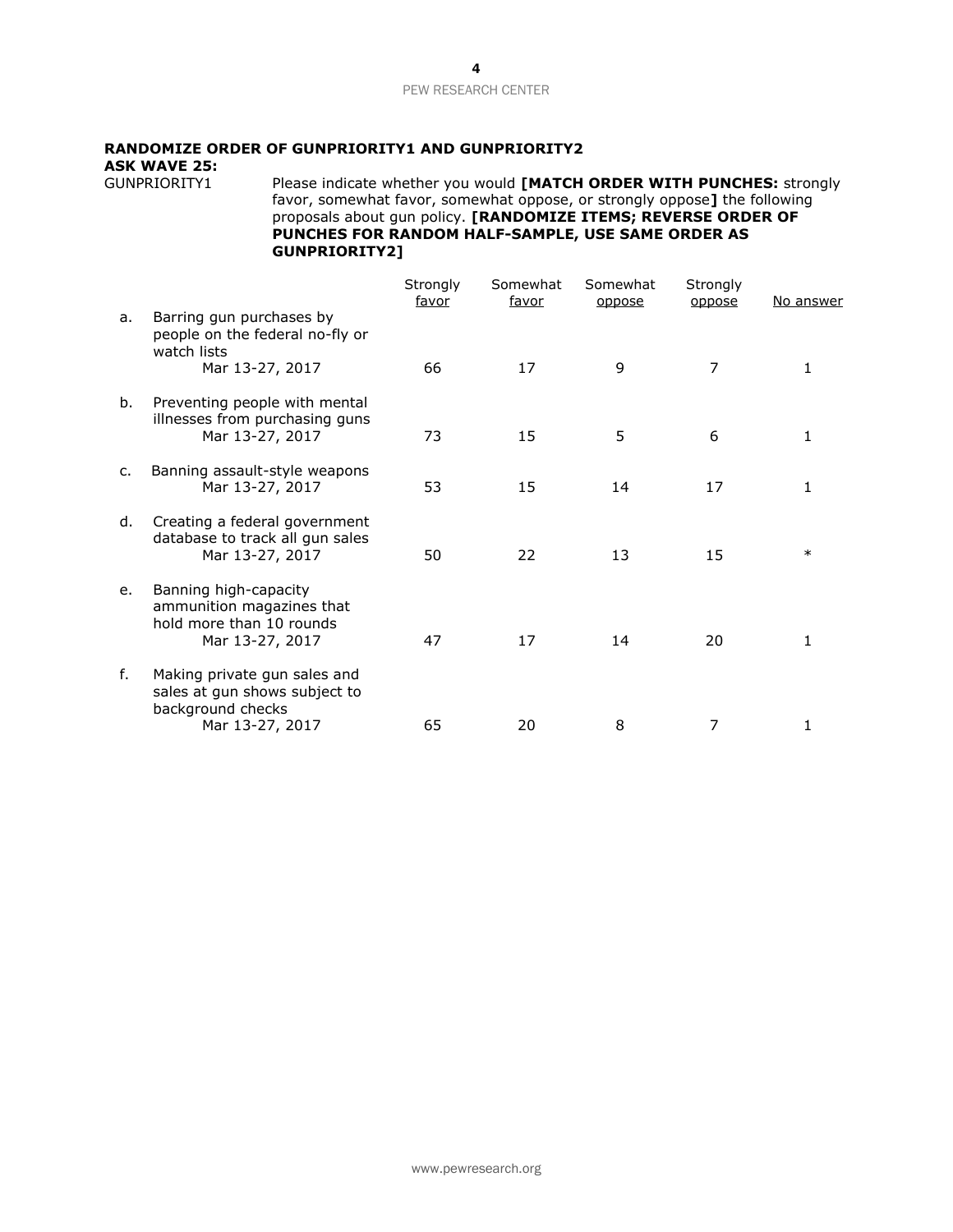## **RANDOMIZE ORDER OF GUNPRIORITY1 AND GUNPRIORITY2**

**ASK WAVE 25:**

Please indicate whether you would **[MATCH ORDER WITH PUNCHES:** strongly favor, somewhat favor, somewhat oppose, or strongly oppose**]** the following proposals about gun policy. **[RANDOMIZE ITEMS; REVERSE ORDER OF PUNCHES FOR RANDOM HALF-SAMPLE, USE SAME ORDER AS GUNPRIORITY1]**

|    |                                                                              | Strongly<br>favor | Somewhat<br><u>favor</u> | Somewhat<br>oppose | Strongly<br>oppose | No answer |
|----|------------------------------------------------------------------------------|-------------------|--------------------------|--------------------|--------------------|-----------|
| q. | Allowing people to carry<br>concealed guns in more places<br>Mar 13-27, 2017 | 19                | 28                       | 23                 | 30                 | $\ast$    |
| h. | Allowing people to carry<br>concealed guns without a<br>permit               |                   |                          |                    |                    |           |
|    | Mar 13-27, 2017                                                              | 9                 | 9                        | 15                 | 66                 |           |
| i. | Allowing teachers and school<br>officials to carry guns in K-12<br>schools   |                   |                          |                    |                    |           |
|    | Mar 13-27, 2017                                                              | 18                | 26                       | 19                 | 36                 | $\ast$    |
| j. | Shortening waiting periods for<br>people who want to buy guns<br>legally     |                   |                          |                    |                    |           |
|    | Mar 13-27, 2017                                                              | 14                | 22                       | 25                 | 38                 |           |

## **ASK WAVE 25:**

Have you ever done any of the following, or not? **[RANDOMIZE ITEMS]** 

|    |                                                                                                | Yes, in the<br>last 12<br>months | Yes, but<br>not in the<br>last 12<br>months | No | No answer |
|----|------------------------------------------------------------------------------------------------|----------------------------------|---------------------------------------------|----|-----------|
| а. | Contacted a public official to express<br>your opinion on gun policy<br>Mar 13-27, 2017        | 6                                | 9                                           | 85 | $\ast$    |
| b. | Contributed money to an organization<br>that takes a position on gun policy<br>Mar 13-27, 2017 |                                  | 8                                           | 84 | $\ast$    |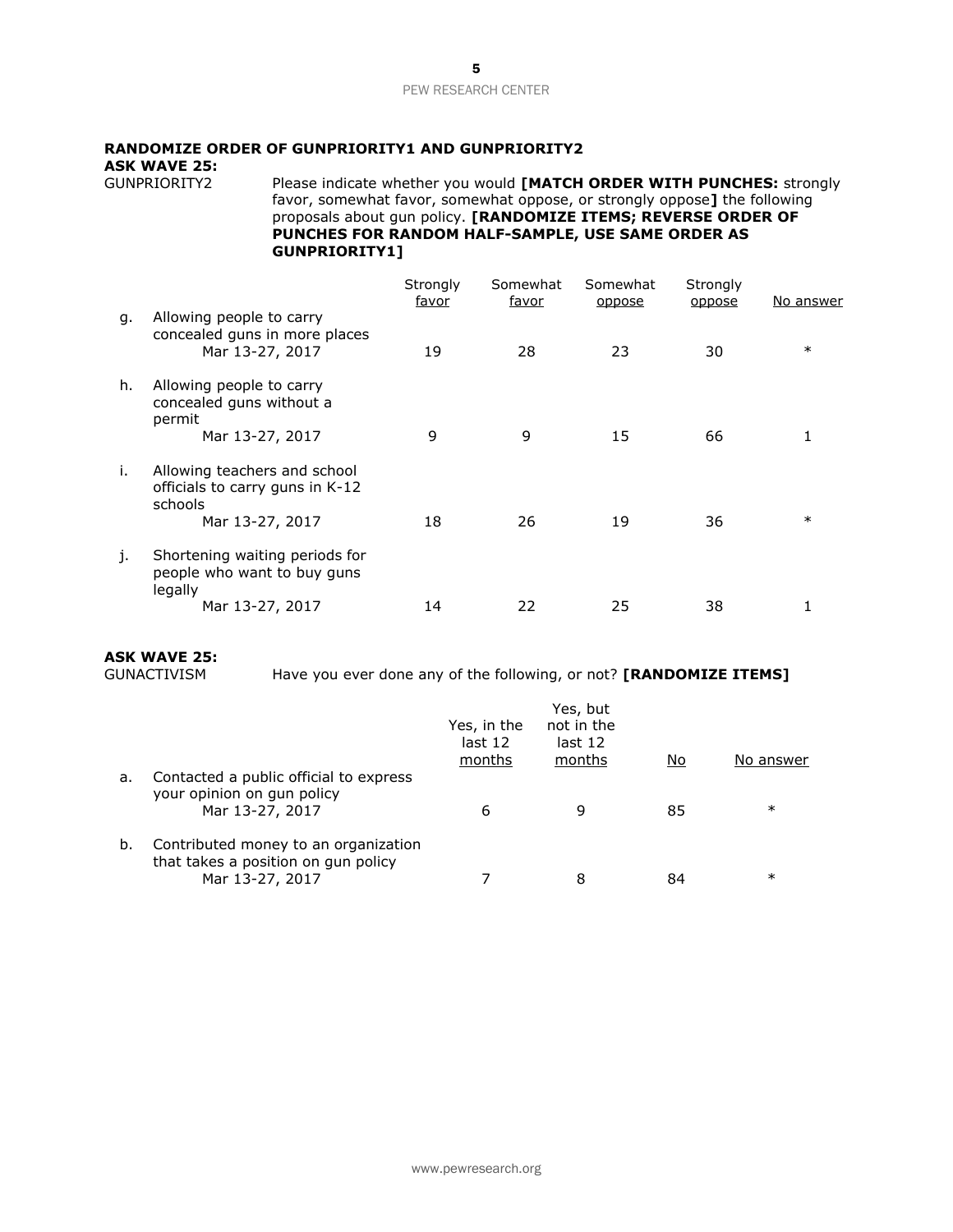| <b>ASK WAVE 25:</b><br>NRAINFLNC | When it comes to gun laws in this country, do you think the National Rifle<br>Association (NRA) has [RANDOMIZE PUNCHES 1 & 2; ALWAYS ASK<br><b>PUNCH 3 LAST]</b> |
|----------------------------------|------------------------------------------------------------------------------------------------------------------------------------------------------------------|
| Mar 13-27<br>2017                |                                                                                                                                                                  |

2017

- 44 Too much influence
- 15 Too little influence
- 40 The right amount of influence<br>2 No answer
- No answer

#### **ADDITIONAL QUESTIONS HELD FOR FUTURE RELEASE**

#### **ASK WAVE 25:**

Turning back to gun policy for a moment.

GUNVIOLENCE How much of a problem do you think gun violence is in...

|    |                                         | A verv<br>big problem | A moderately<br>big problem | A small<br>problem | Not a problem<br>at all | No<br>answer |
|----|-----------------------------------------|-----------------------|-----------------------------|--------------------|-------------------------|--------------|
| a. | The United States<br>Mar 13-27, 2017    | 50                    | 33                          | 14                 |                         | $\ast$       |
| b. | Your local community<br>Mar 13-27, 2017 | 19                    | 25                          | 36                 | 19                      | ∗            |

## **ASK WAVE 25:**

MOREGUNIMPACT If more Americans owned guns, do you think there would be… **[RANDOMIZE PUNCHES 1 AND 2 FOR RANDOM HALF SAMPLE; ALWAYS DISPLAY THIRD OPTION LAST]**

- Mar 13-27
	- 2017
	- 35 More crime
	- 33 Less crime
	- 32 Not make a difference
	- 1 No answer

## **ASK WAVE 25:**

MASSSTRICT If it was harder for people to legally obtain guns in the United States, do you think there would be … **[RANDOMIZE PUNCHES 1 AND 2 FOR RANDOM HALF SAMPLE; ALWAYS DISPLAY THIRD OPTION LAST]**

## Mar 13-27

2017

- 47 Fewer mass shootings
- 13 More mass shootings
- 39 Not make a difference
- 1 No answer

## **ADDITIONAL QUESTIONS HELD FOR FUTURE RELEASE**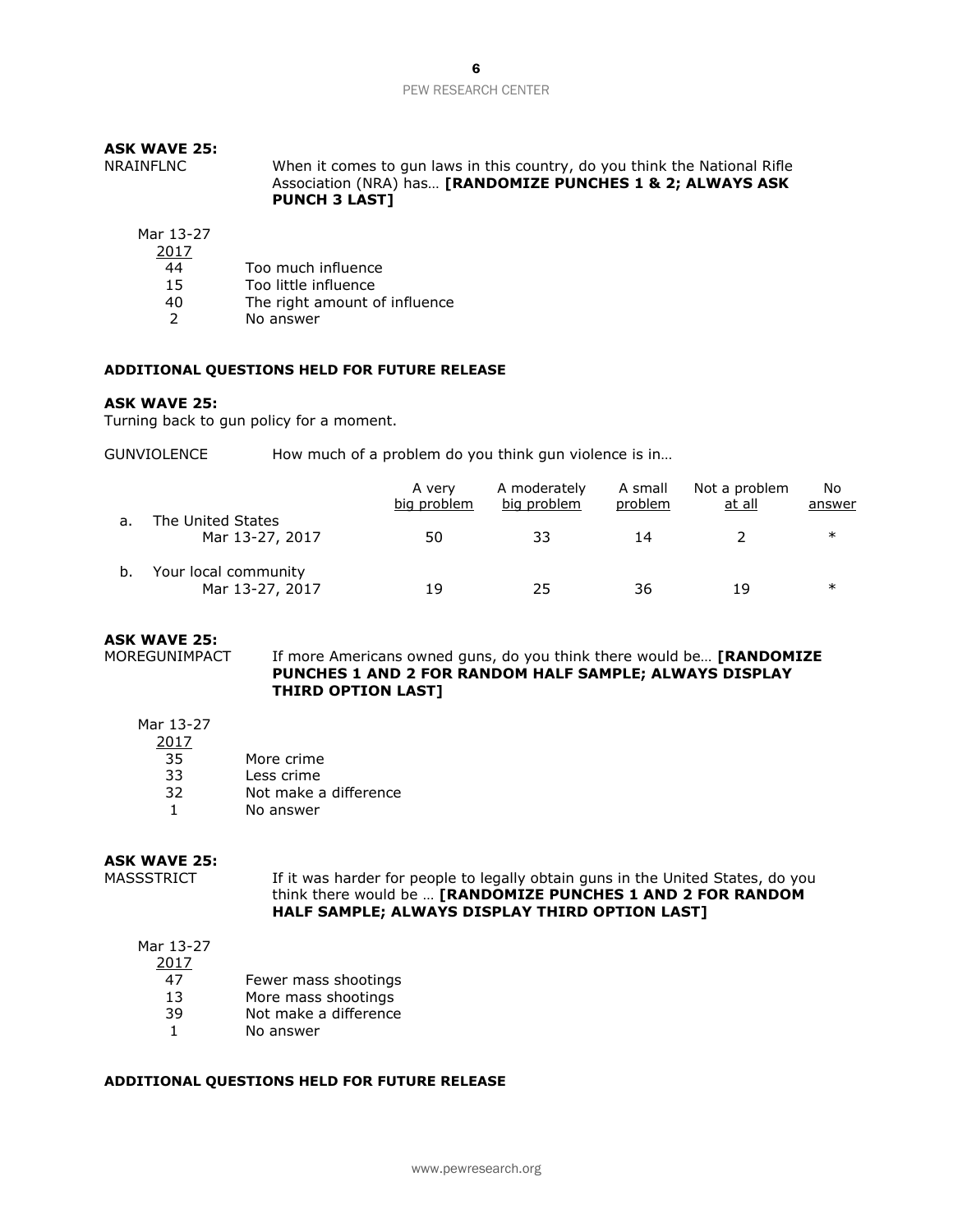#### **ASK WAVE 26:**

SATISF All in all, are you satisfied or dissatisfied with the way things are going in this country today?

|          |              | Feb 28-  | Sept 27- | June 7-  | Sep 15- |
|----------|--------------|----------|----------|----------|---------|
| Apr 4-18 |              | Mar 12   | Oct 10   | July 5   | Oct 3   |
| 2017     |              | $2017^2$ | 2016     | $2016^3$ | 2014    |
| 26       | Satisfied    | 32       | 23       | 19       | 25      |
| 73       | Dissatisfied | 68       | 75       | 80       | 75      |
| $\ast$   | No answer    | ∗        |          |          | $\ast$  |

#### **ASK WAVE 26:**

SATISFY All in all, are you satisfied or dissatisfied with the way things are going in YOUR LOCAL COMMUNITY today?

Apr 4-18

| 2017 |              |
|------|--------------|
| 63   | Satisfied    |
| 36   | Dissatisfied |
|      | No answer    |

#### **ASK WAVE 26:**

 $\overline{a}$ 

POL1DT Do you approve or disapprove of the way Donald Trump is handling his job as President?

## **ASK WAVE 26 IF ANSWERED POL1DT (POL1DT=1,2) [N=3,894]:**

POL1DTSTR Do you **[IF POL1DT=1:** approve**; IF POL1DT=2:** disapprove**]** of the way Donald Trump is handling his job as President very strongly, or not so strongly?

|          |                       | Feb 28-           |
|----------|-----------------------|-------------------|
| Apr 4-18 |                       | Mar 12            |
| 2017     |                       | 2017 <sup>4</sup> |
| 39       | <b>NET Approve</b>    | 44                |
| 27       | Very strongly         | 30                |
| 12       | Not so strongly       | 13                |
| $\ast$   | No answer             | $\ast$            |
| 61       | <b>NET Disapprove</b> | 56                |
| 45       | Very strongly         | 43                |
| 15       | Not so strongly       | 12                |
| $\ast$   | No answer             | $\ast$            |
|          | No Answer             |                   |
|          |                       |                   |

<sup>2</sup> The W24.5 Mode Study survey was administered by web and phone. Results reported here are from web mode only.

<sup>&</sup>lt;sup>3</sup> SATISF in the W18 survey was asked to a random half of the sample assigned to Form 2 [N=2,366].

<sup>4</sup> The W24.5 Mode Study survey was administered by web and phone. Results reported here are from web mode only.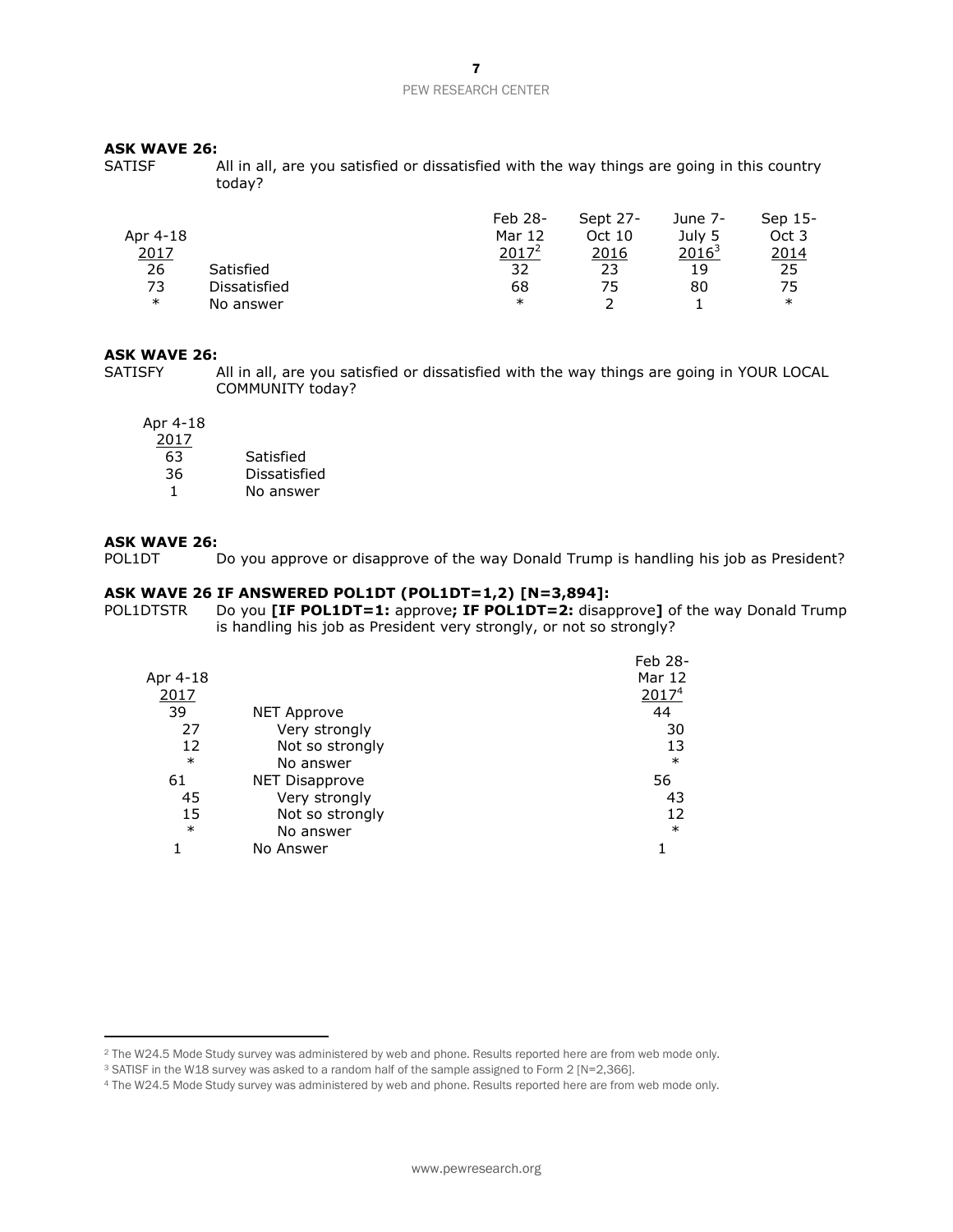8

#### PEW RESEARCH CENTER

#### **ASK WAVE 26:**

SAFECRIME How safe, if at all, would you say YOUR LOCAL COMMUNITY is from crime? Would you say it is…

Apr 4-18

- 2017 22 Very safe
- 57 Somewhat safe
- 16 Not too safe
- 5 Not at all safe<br>  $*$  No answer
- No answer

## **ASK WAVE 26:**

WORLDDANGER Compared to 50 years ago, do you think... **[RANDOMIZE ORDER OF 1 AND 2; KEEP 3 LAST]**

- Apr 4-18 2017 9 We live in a safer world<br>69 We live in a more dange We live in a more dangerous world 21 The world we live in is neither safer nor more dangerous<br>
No apswer
	- No answer

## **ASK WAVE 26:**

WORRY How much, if at all, do you worry about the following things happening to you? **[RANDOMIZE ITEMS]**

|                |                                                                                                       | Worry<br><u>a lot</u> | Worry<br>a little | Do not<br>worry at all | No answer |
|----------------|-------------------------------------------------------------------------------------------------------|-----------------------|-------------------|------------------------|-----------|
| a.             | ASK WAVE 26 FORM 1 [N=1,960]:<br>Having your home broken into<br>Apr 4-18, 2017                       | 20                    | 53                | 26                     | $\ast$    |
| b.             | Being the victim of a terrorist attack<br>Apr 4-18, 2017                                              | 16                    | 42                | 41                     | $\ast$    |
| $\mathsf{C}$ . | [IF EMPLOYED FULL TIME OR PART<br>TIME (F_E3_FINAL=1,2) N=1,249]<br>Losing your job<br>Apr 4-18, 2017 | 20                    | 42                | 37                     | $\ast$    |
| d.             | ASK WAVE 26 FORM 2 [N=1,970]:<br>Not being able to pay your bills<br>Apr 4-18, 2017                   | 35                    | 41                | 24                     | $\ast$    |
| e.             | Being the victim of a violent crime<br>Apr 4-18, 2017                                                 | 14                    | 54                | 32                     | $\ast$    |
| f.             | Being the victim of a mass shooting<br>Apr 4-18, 2017                                                 | 12                    | 37                | 51                     | $\ast$    |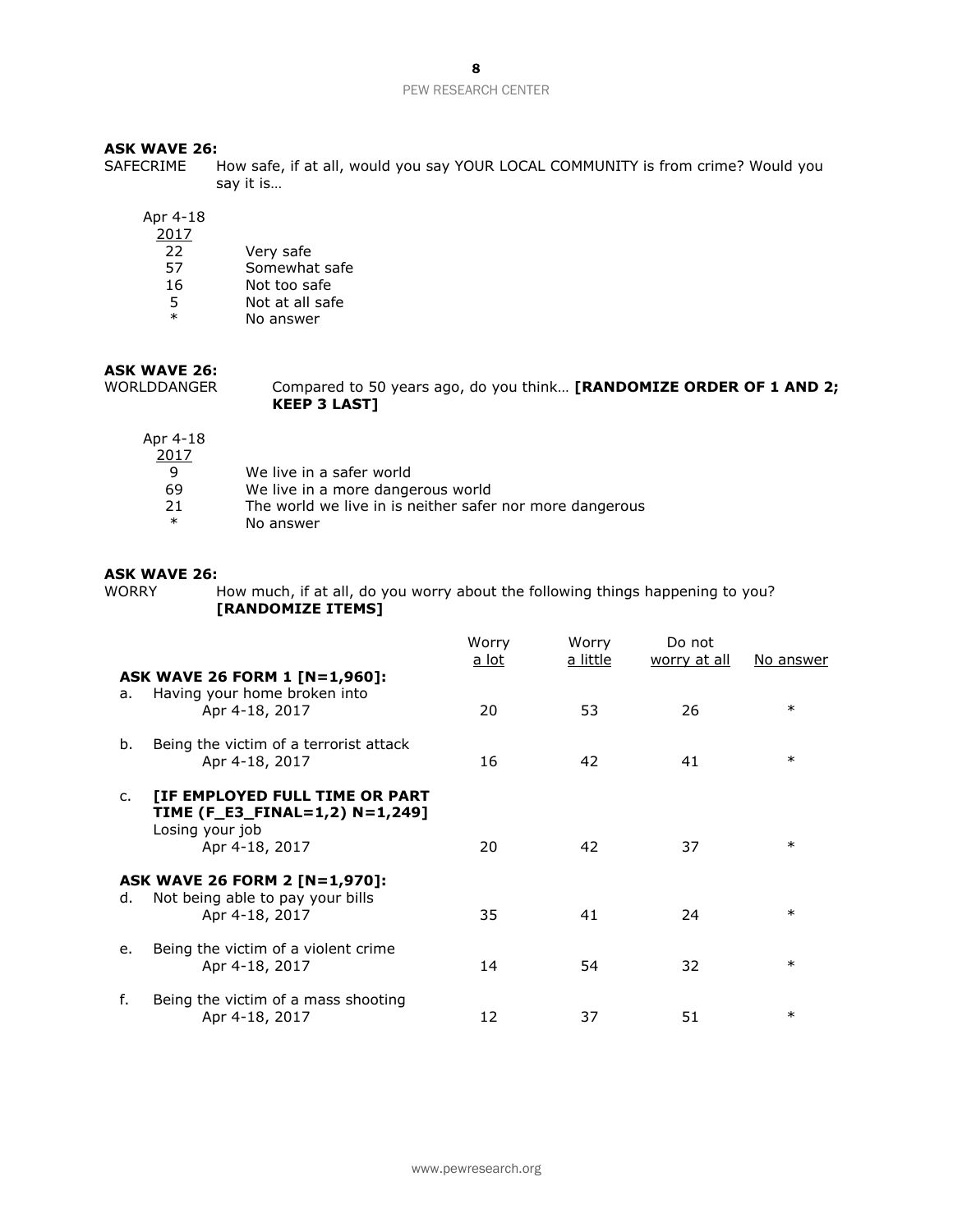| <b>WORRY CONTINUED </b>                                                     | Worry<br><u>a lot</u> | Worry<br>a little | Do not<br>worry at all | No answer |
|-----------------------------------------------------------------------------|-----------------------|-------------------|------------------------|-----------|
| <b>ASK WAVE 26:</b><br>g. Having a personal health crisis<br>Apr 4-18, 2017 | 29                    | 54                | 16.                    | ∗         |

#### **ADDITIONAL QUESTIONS HELD FOR FUTURE RELEASE**

#### **ASK WAVE 26:**

GUN Do you personally own any guns (NOT including air guns, such as paintball, BB or pellet guns)?

#### Apr 4-18

2017

| 30     | Yes, I own a gun                                              |
|--------|---------------------------------------------------------------|
| $\sim$ | $\mathbf{M}$ . The set of the second contract of $\mathbf{M}$ |

- 69 No, I don't own any guns
- 1 No answer

#### **ASK WAVE 26:**

GUN1 Does anyone else in your household own any guns (NOT including air guns, such as paintball, BB or pellet guns)?

Apr 4-18

| 2017 |                                              |
|------|----------------------------------------------|
| -28  | Yes, someone else in my household owns a gun |
| - 71 | No, no one else in my household owns a gun   |
|      | No answer                                    |

## **ASK WAVE 26 GUN OWNERS (GUN=1) [N=1,269]:**

SELFGUN How many guns do you personally own (NOT including air guns, such as paintball, BB or pellet guns)?

Apr 4-18

| 2017 |           |
|------|-----------|
| 32   | 1         |
| 20   | 2         |
| 11   | 3         |
| 6    | 4         |
| 29   | 5 or more |
|      | No answer |

### **ASK WAVE 26 NON-GUN OWNERS OR REFUSED GUN WITH GUNS IN HOUSEHOLD (GUN=2,99 AND GUN1=1) [N=455]:**

GUNHOUSE Do you ever use the gun or guns in your household, or not?

Apr 4-18 2017

| 18       | Yes, use them               |
|----------|-----------------------------|
| $\sim$ 1 | وعاط متمرد طمست بمال المالك |

- 81 No, do not use them
- \* No answer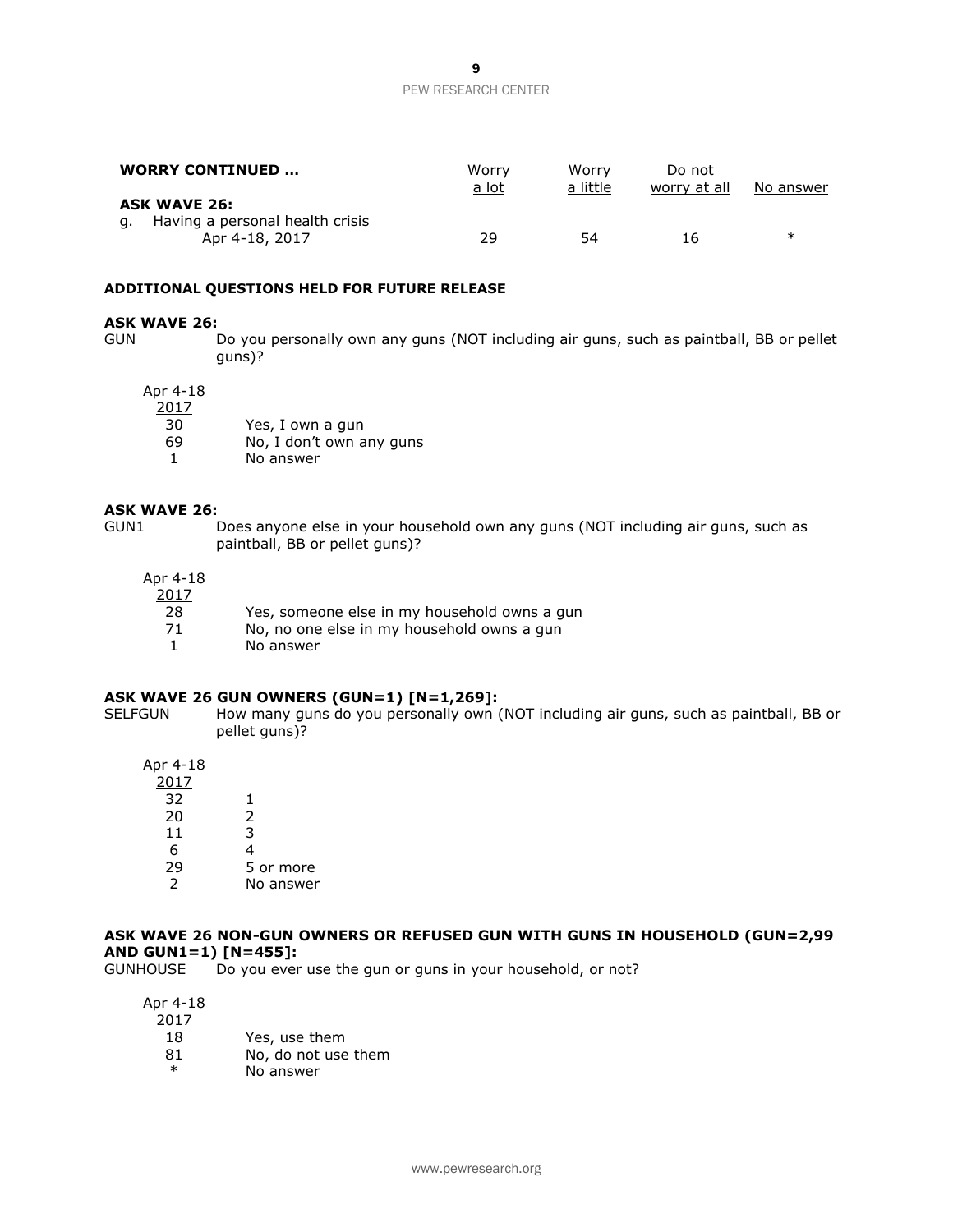## **ASK WAVE 26 NON-GUN OWNERS OR REFUSED GUN (GUN=2,99) [N=2,661]**:

EVEROWN Have you ever owned a gun at any point in your life, or have you never owned a gun?

| Apr 4-18 |                            |
|----------|----------------------------|
| 2017     |                            |
| 15       | Yes, have owned a gun      |
| 84       | No, have never owned a gun |
|          | No answer                  |
|          |                            |

### **ASK WAVE 26 NON-GUN OWNERS (GUN=2) [N=2,608]:** COULDOWN Which best describes you? [**RANDOMIZE OPTIONS]**

| Apr 4-18 |                                                                         |
|----------|-------------------------------------------------------------------------|
| 2017     |                                                                         |
| 52       | I could see myself owning a gun <b>[IF EVEROWN=2,99:</b> at some point; |
|          | IF EVEROWN=1: again]                                                    |
| 47       | I could never see myself owning a gun [IF EVEROWN=1: again]             |
|          | No answer                                                               |

## **ASK WAVE 26 GUN OWNERS (GUN=1) [N=1,269]:**

NEVEROWN Which best describes you? [**RANDOMIZE OPTIONS]**

| Apr 4-18<br>2017 |                                                                 |
|------------------|-----------------------------------------------------------------|
| 73               | I could never see myself NOT owning a gun                       |
| 26               | I could see myself not owning a gun at some point in the future |
| $\ast$           | No answer                                                       |

## **ASK WAVE 26 CURRENT OR PAST OWNERS (GUN=1 OR EVEROWN=1) [N=1,684]:**

GUNTYPEOWN Do you currently or have you ever owned any of the following? **[RANDOMIZE ITEMS]**

|    |                                       | Yes, I have<br>owned in the<br>past but do not<br>Yes, I<br>No, I have<br>currently own<br>currently own<br>never owned |    |    | No answer |  |
|----|---------------------------------------|-------------------------------------------------------------------------------------------------------------------------|----|----|-----------|--|
| а. | A rifle<br>Apr 4-18, 2017             | 47                                                                                                                      | 22 | 30 |           |  |
| b. | A handgun or pistol<br>Apr 4-18, 2017 | 55                                                                                                                      | 23 | 20 |           |  |
| c. | A shotgun<br>Apr 4-18, 2017           | 41                                                                                                                      | 21 | 37 |           |  |

#### **ASK WAVE 26:**

EVERSHOT Regardless of whether or not you own a gun, have you ever fired a gun?

| Apr 4-18 |                              |
|----------|------------------------------|
| 2017     |                              |
| 72.      | Yes, I have fired a gun      |
| 28       | No, I have never fired a gun |
| $\ast$   | No answer                    |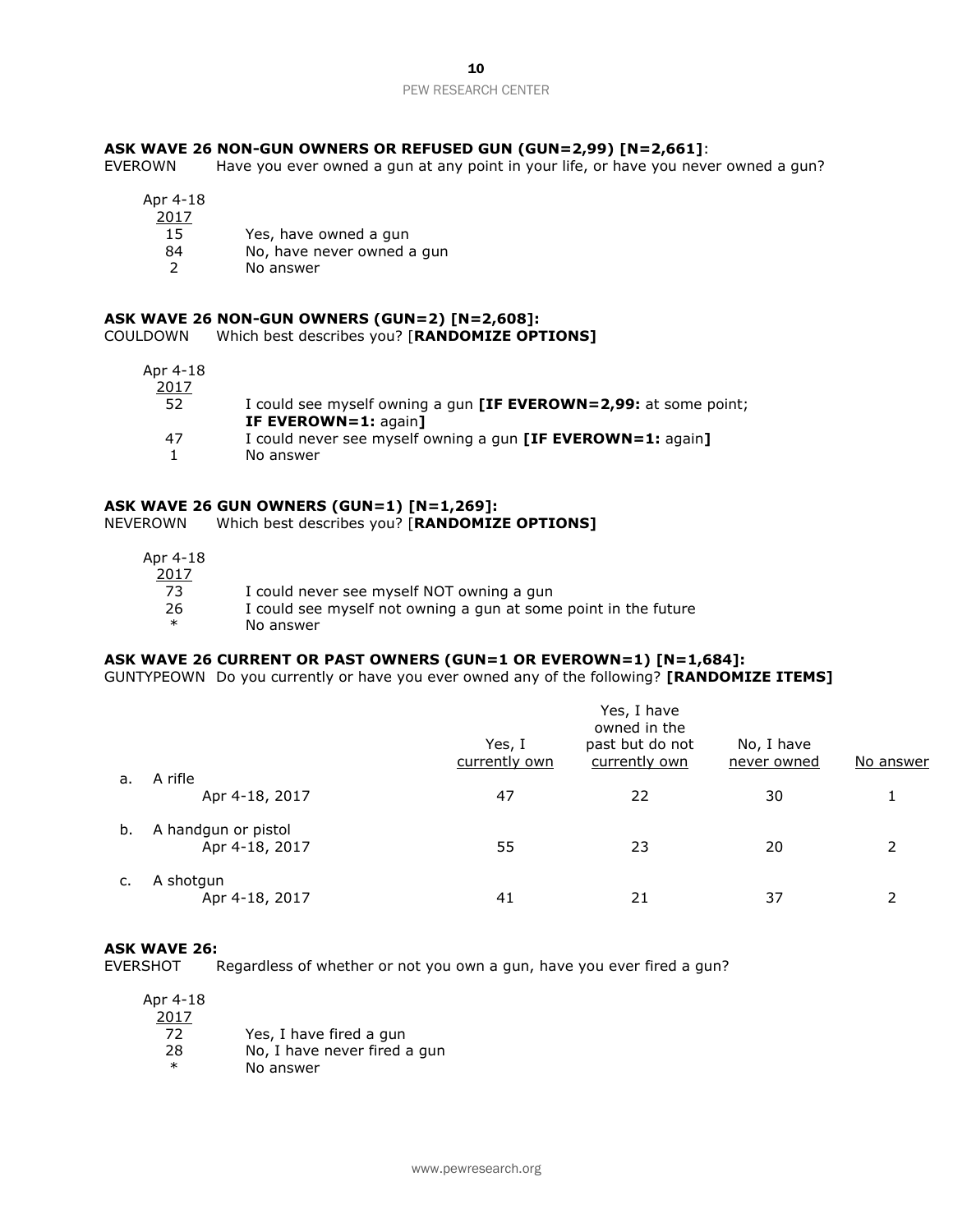## **ASK WAVE 26 IF EVER SHOT (EVERSHOT=1) [N=3,019]:**

SHOOTAGE<sup>5</sup> Just your best guess, at what age did you FIRST fire a gun, whether you owned it or not?

Apr 4-18

| 2017   |             |
|--------|-------------|
| 63     | Under 18    |
| 32     | 18 – 39     |
| 3      | $40 - 59$   |
| $\ast$ | 60 or older |

1 No answer

## **ASK WAVE 26 GUN OWNERS (GUN=1) [N=1,269]:**

REASONGUN Below are some of the reasons that some people say they own guns. For each, please indicate whether it is a major reason, a minor reason, or not a reason why you own a gun. **[RANDOMIZE ITEMS]**

|    |                                                                                       | Major<br>reason | Minor<br>reason | Not a<br>reason | No answer |
|----|---------------------------------------------------------------------------------------|-----------------|-----------------|-----------------|-----------|
| a. | For protection<br>Apr 4-18, 2017                                                      | 67              | 24              | 8               | $\ast$    |
| b. | For hunting<br>Apr 4-18, 2017                                                         | 38              | 23              | 39              | $\ast$    |
| c. | For sport shooting, including target<br>shooting and trap and skeet<br>Apr 4-18, 2017 | 30              | 38              | 32              | $\ast$    |
| d. | As part of a gun collection<br>Apr 4-18, 2017                                         | 13              | 28              | 59              | $\ast$    |
| e. | For my job<br>Apr 4-18, 2017                                                          | 8               | 10              | 82              |           |

#### **BASED ON GUN OWNERS (GUN=1) [N=1,269]:** IMPREASONGUN Which of the following is the MOST IMPORTANT reason why you own a gun? **[NOTE: ONLY DISPLAY OPTIONS SELECTED AS MAJOR REASON]**

| Apr 4-18 |                                                                  |
|----------|------------------------------------------------------------------|
| 2017     |                                                                  |
| 52       | For protection                                                   |
| 20       | For hunting                                                      |
| 10       | For sport shooting, including target shooting and trap and skeet |
| 3        | As part of a gun collection                                      |
| 2        | For my job                                                       |
| 13       | No major reason                                                  |
| $\ast$   | No answer                                                        |

 $\overline{a}$ 

<sup>5</sup> SHOOTAGE was asked as an open-end numeric entry with an acceptable range of 1-100.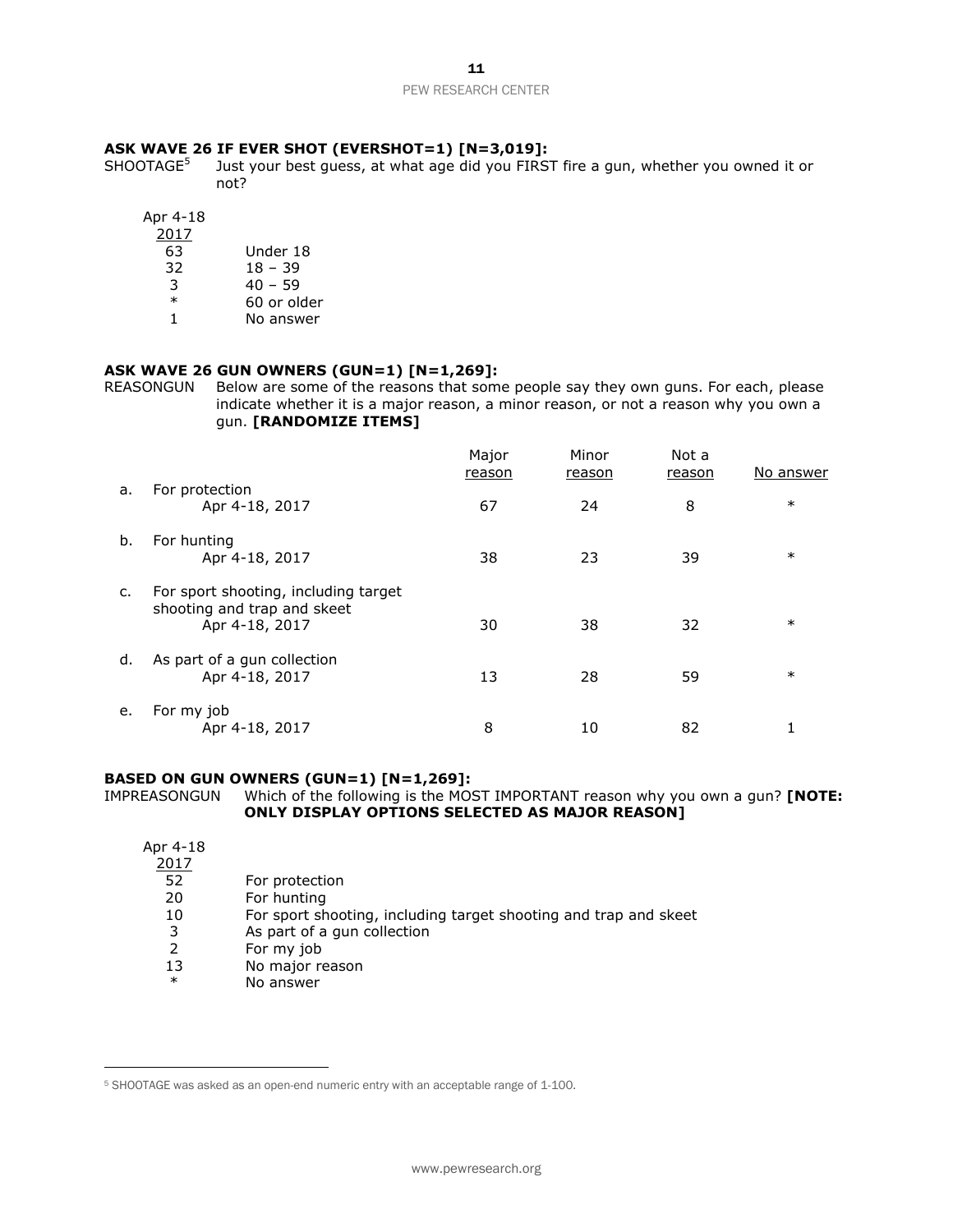12

#### PEW RESEARCH CENTER

## **ASK WAVE 26 GUN OWNERS (GUN=1) [N=1,269]:**

NOREASONGUN Are there any other reasons that you own a gun that haven't already been mentioned?

#### **OPEN-ENDED RESPONSES NOT SHOWN**

### **ASK WAVE 26 GUN OWNERS (GUN=1) [N=1,269]:**

GUNIDENTITY How important, if at all, is being a gun owner to your overall identity?

Apr 4-18

2017

- 25 Very important
- 25 Somewhat important
- 30 Not too important<br>20 Not at all important
- Not at all important
- 1 No answer

## **ASK WAVE 26:**

GUNFRIEND As far as you know, how many of your friends, if any, own guns?

Apr 4-18

2017

- 37 Some
- 26 Only a few
- 15 None
- \* No answer

#### **ASK WAVE 26:**

GUNSOCIETY Do you feel that SOCIETY IN GENERAL tends to look at most gun owners in a positive way or a negative way?

## Apr 4-18

| 2017          |              |
|---------------|--------------|
| 40            | Positive way |
| 59            | Negative way |
| $\mathcal{L}$ | No answer    |
|               |              |

## **ASK WAVE 26:**

GUNCOMMUNITY Do you feel that PEOPLE IN YOUR COMMUNITY tend to look at most gun owners in a positive way or a negative way?

## Apr 4-18  $\frac{1}{201}$

| 2017 |              |
|------|--------------|
| 61   | Positive way |
| 37   | Negative way |
| 2    | No answer    |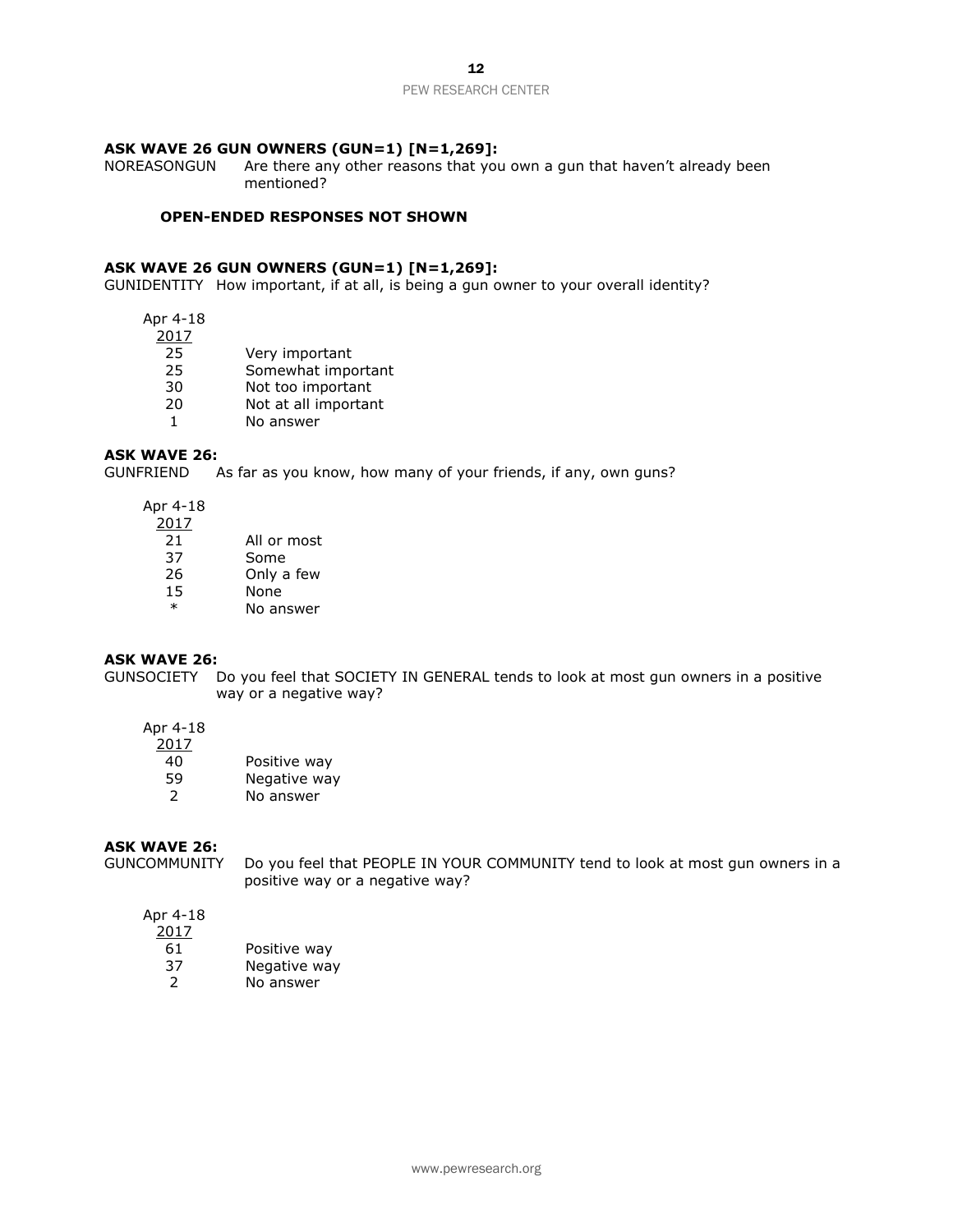## **ASK WAVE 26 GUN OWNERS (GUN=1) [N=1,269]:**

## KNOWGUN Which of the following best describes you? **[REVERSE ORDER OF RESPONSE OPTIONS FOR RANDOM ½ OF RESPONDENTS]**

| Apr 4-18 |                                                                         |
|----------|-------------------------------------------------------------------------|
| 2017     |                                                                         |
| 14       | I'd rather other people not know that I own [IF SELFGUN=1: a gun;       |
|          | <b>IF SELFGUN=2-5,99: quns]</b>                                         |
| 80       | I don't mind if other people know I own [IF SELFGUN=1: a gun; IF        |
|          | <b>SELFGUN=2-5,99:</b> guns], but I don't go out of my way to tell them |
| 6        | I want other people to know I own [IF SELFGUN=1: a gun; IF              |
|          | <b>SELFGUN=2-5,99: guns]</b>                                            |
| $\ast$   | No answer                                                               |

## **ASK WAVE 26 GUN OWNERS OR EVER SHOT (GUN=1 OR EVERSHOT=1) [N=3,056]:**

HUNTFREQ How often, if ever, do you go hunting?

Apr 4-18

2017  $\overline{5}$  Often

| د  | UILEII    |
|----|-----------|
| 11 | Sometimes |

- 15 Rarely
- 68 Never
- \* No answer

## **ASK WAVE 26 GUN OWNERS OR EVER SHOT (GUN=1 OR EVERSHOT=1) [N=3,056]:**

SHOOTFREQ How often, if ever, do you go shooting or to a gun range?

Apr 4-18

 $\overline{a}$ 

| 2017   |           |
|--------|-----------|
| 5      | Often     |
| 20     | Sometimes |
| 29     | Rarely    |
| 45     | Never     |
| $\ast$ | No answer |
|        |           |

## **ASK WAVE 26 FORM 1 [N=1,960]:**

TRUSTFEDGOV<sup>6</sup>Generally speaking, how much of the time do you think you can trust the federal government to do what is right?

|          |                       | Nov 17- |
|----------|-----------------------|---------|
| Apr 4-18 |                       | Dec 15  |
| 2017     |                       | 2014    |
| 3        | Just about always     | 3       |
| 25       | Most of the time      | 21      |
| 61       | Only some of the time | 56      |
| 10       | Never                 | 19      |
|          | No Answer             |         |

<sup>&</sup>lt;sup>6</sup> In the Wave 9 survey TRUSTFED was asked in a battery that also measured how often you can trust state government and local government to do what is right. The wording was "How much of the time do you think you can trust the federal government to do what is right?"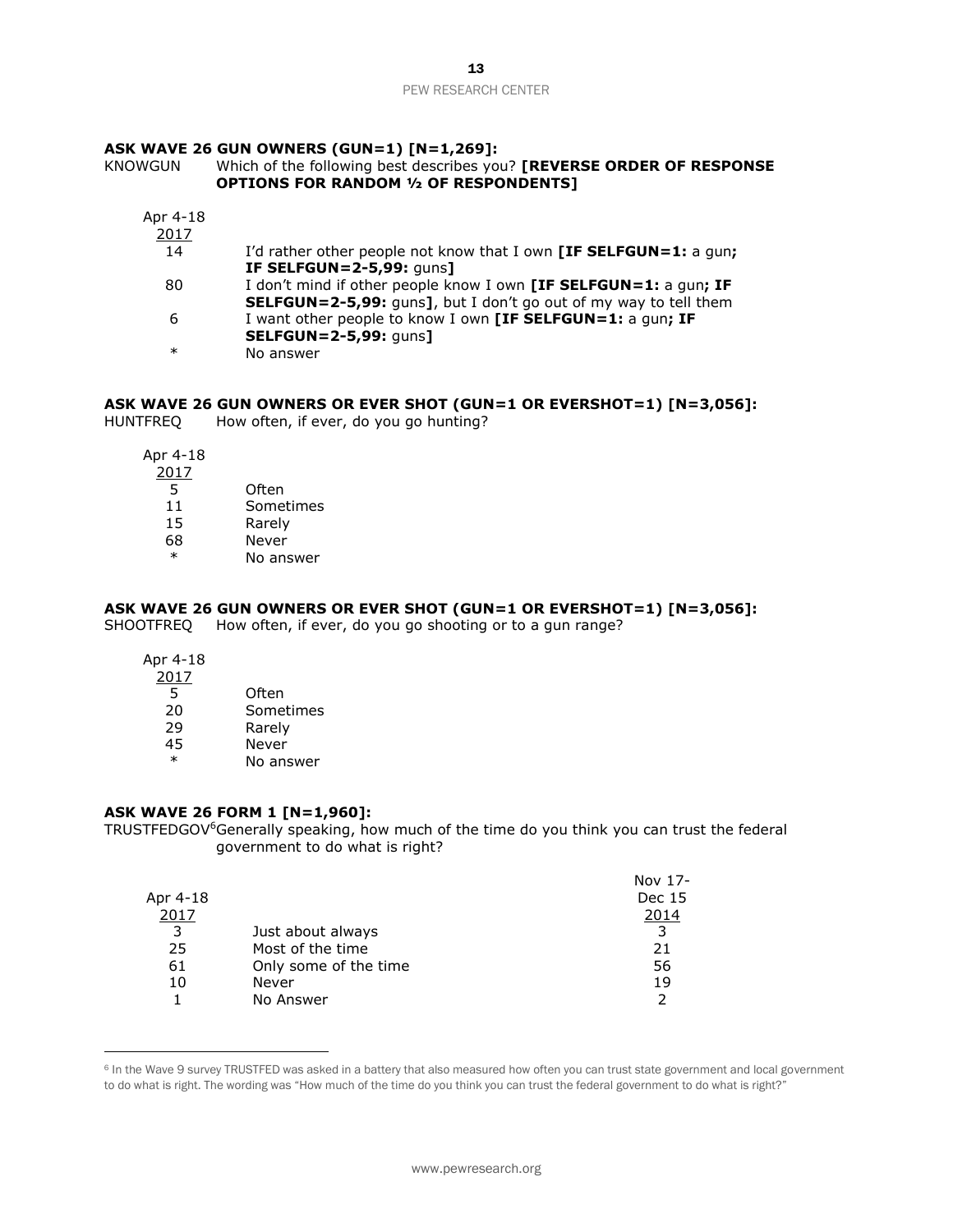## **ASK WAVE 26 FORM 2 [N=1,970]:**

SOCTRUST Generally speaking, would you say that most people can be trusted or that you can't be too careful in dealing with people?

|          |                            | Jan 12- |
|----------|----------------------------|---------|
| Apr 4-18 |                            | Feb 8   |
| 2017     |                            | 2016    |
| 42       | Most people can be trusted | 43      |
| 58       | Can't be too careful       | 56      |
| $\ast$   | No Answer                  |         |

## **ASK WAVE 26 GUN OWNERS AND NON-GUN OWNERS WITH GUNS IN THE HOUSEHOLD (GUN=1 OR (GUN=2,99 AND GUN1=1)) [N=1,724]:**

GUNSAFE Does having a gun in your household make you feel…

## [**RANDOMIZE OPTIONS 1 AND 2 WITH 3 ALWAYS LAST]**

Apr 4-18

| 2017   |                                                               |
|--------|---------------------------------------------------------------|
| 68     | Safer than you would feel without a gun in your household     |
| 3      | Less safe than you would feel without a gun in your household |
| -29    | No more or less safe                                          |
| $\ast$ | No answer                                                     |

## **ASK WAVE 26 NON-GUN OWNERS WITH NO GUNS IN THE HOUSEHOLD (GUN=2 AND GUN1=2) [N=2,146]:**

Would having a gun in your household make you feel...

## [**RANDOMIZE OPTIONS 1 AND 2 WITH 3 ALWAYS LAST]**

Apr 4-18

2017

- 28 Safer than you feel without a gun in your household
- 20 Less safe than you feel without a gun in your household
- 52 No more or less safe<br>
No apswor
- No answer

## **ASK WAVE 26:**

GUNCOURSES Have you ever taken any gun safety courses such as weapons training, hunter safety or firearm safety?

Apr 4-18 2017

| .  |           |
|----|-----------|
| 35 | Yes       |
| 65 | N٥        |
| ж  | No answer |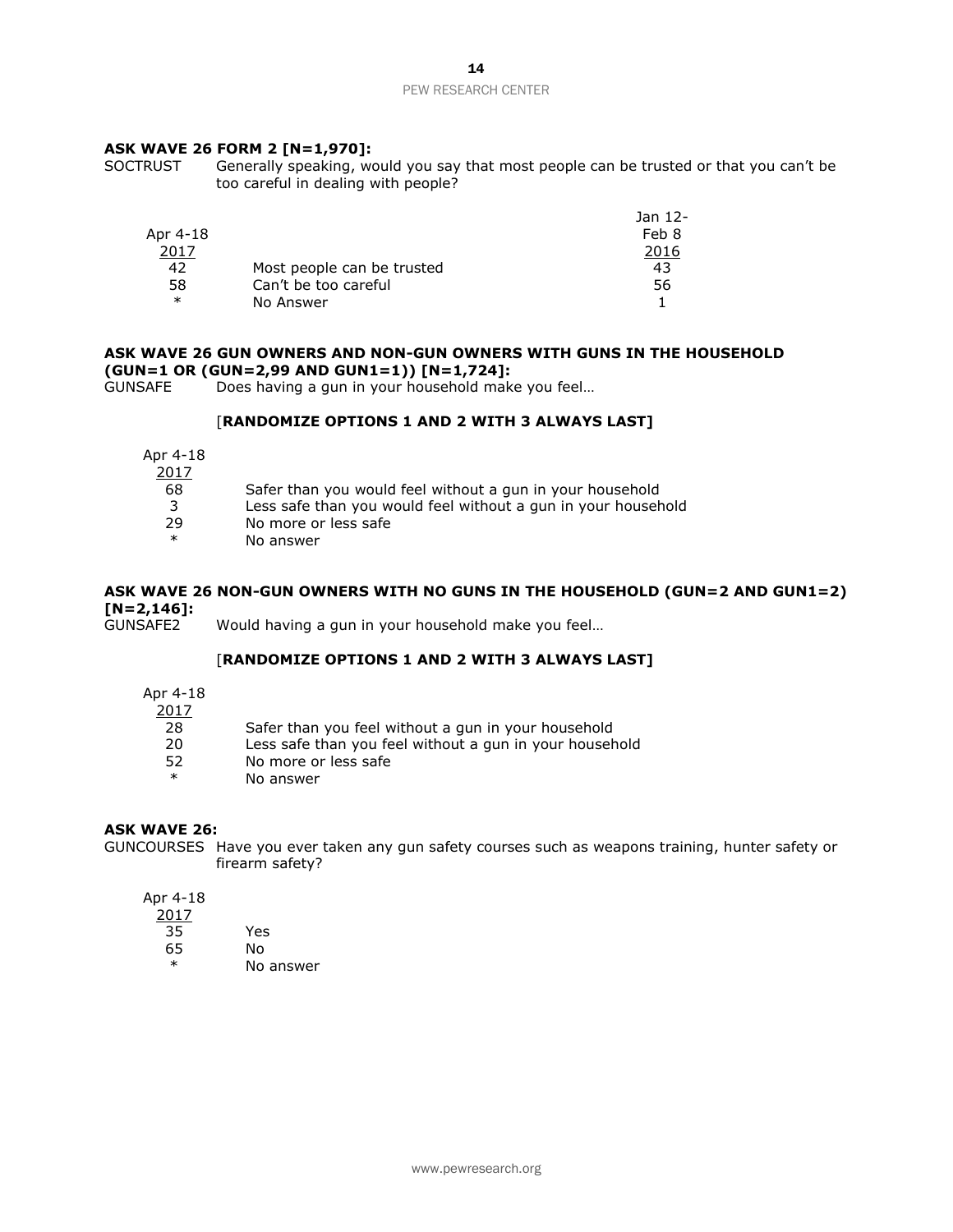## **ASK WAVE 26 GUN OWNERS (GUN=1) [N=1,269]:**

GUNACCESS Thinking about when you're at home, would you say there is a gun that is both loaded AND easily accessible to you…

Apr 4-18

- 2017
- 38 All of the time
- 17 Most of the time
- 12 Only some of the time
- 33 Never
- No answer

## **ASK WAVE 26 GUN OWNERS (GUN=1) [N=1,269]:**

GUNLOCKED1/2. GUNLOCKED1. In general, how many of the guns in your home would you say are kept in a locked place?/GUNLOCKED2. In general, is the gun in your home kept in a locked place, or not?

Apr 4-18

- 2017
	- 36 All are kept in a locked place
	- 26 Some are kept in a locked place and some are not
- 37 None are kept in a locked place<br>
<sup>\*</sup> No answer
- No answer

## **ASK WAVE 26 GUN OWNERS (GUN=1) [N=1,269]:**

GUNLOADED1/2. GUNLOADED1. In general, how many of the guns in your home would you say are kept loaded?/GUNLOADED2. In general, is the gun in your home kept in loaded, or not?

Apr 4-18

- 2017
- 19 All are kept loaded
- 37 Some are kept loaded and some are not
- 44 None are kept loaded
- 1 No answer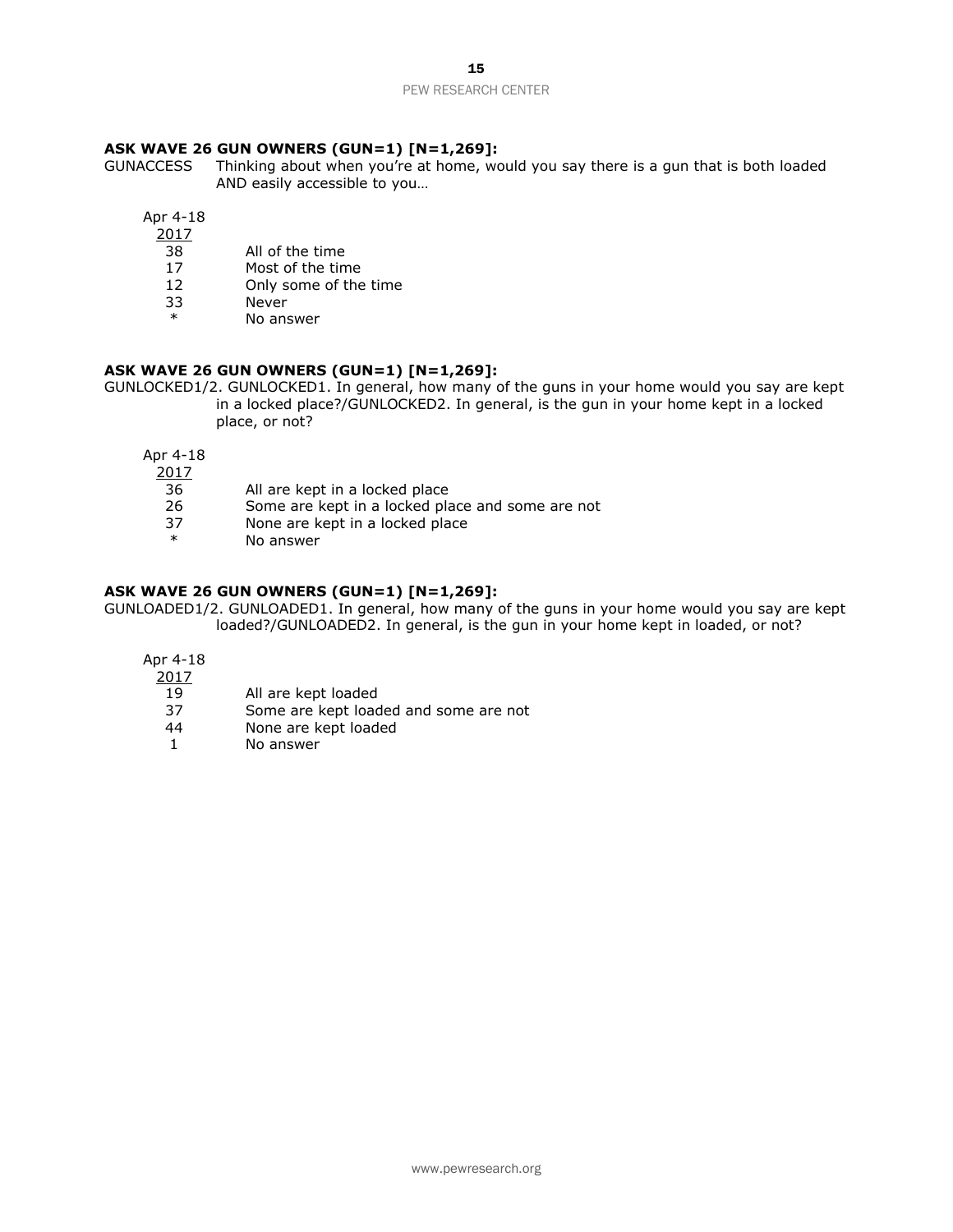## **ASK WAVE 26:**

GUNCONTRIB Here is a list of things some people say contribute to gun violence. How much, if at all, do you think each of the following contributes to gun violence in the country today? **[RANDOMIZE ITEMS]**

|       |                                                                                         | A great<br><u>deal</u> | A fair<br>amount | Not too<br>much | Not at all | No answer    |
|-------|-----------------------------------------------------------------------------------------|------------------------|------------------|-----------------|------------|--------------|
| a.    | <b>ASK WAVE 26:</b><br>The ease with which people can<br>LEGALLY obtain guns            |                        |                  |                 |            | $\ast$       |
|       | Apr 4-18, 2017                                                                          | 30                     | 29               | 27              | 13         |              |
| b.    | The ease with which people can<br>ILLEGALLY obtain guns<br>Apr 4-18, 2017               | 53                     | 32               | 8               | 5          | $\ast$       |
| c.F1. | ASK WAVE 26 FORM 1 [N=1,960]:<br>The amount of gun violence in<br>movies and television |                        |                  |                 |            |              |
|       | Apr 4-18, 2017                                                                          | 25                     | 31               | 34              | 10         | 1            |
| d.F1. | Lack of economic opportunities<br>Apr 4-18, 2017                                        | 22                     | 43               | 25              | 9          | $\mathbf{1}$ |
| e.F2. | ASK WAVE 26 FORM 2 [N=1,970]:<br>The amount of gun violence in                          |                        |                  |                 |            |              |
|       | video games<br>Apr 4-18, 2017                                                           | 29                     | 31               | 27              | 12         | $\ast$       |
| f.F2. | Family instability<br>Apr 4-18, 2017                                                    | 29                     | 45               | 23              | 3          | $\ast$       |

#### **ASK WAVE 26:**

GROWUPCOM How would you describe the community where you spent the majority of time when you were growing up? **[REVERSE ORDER FOR RANDOM HALF OF SAMPLE]**

## Apr 4-18

| 1 שב-ד |              |
|--------|--------------|
| 2017   |              |
| 27     | A city       |
| 27     | A suburb     |
| 27     | A small town |
| 1 Q    | A rural area |

19 A rural area<br>
\* No answer No answer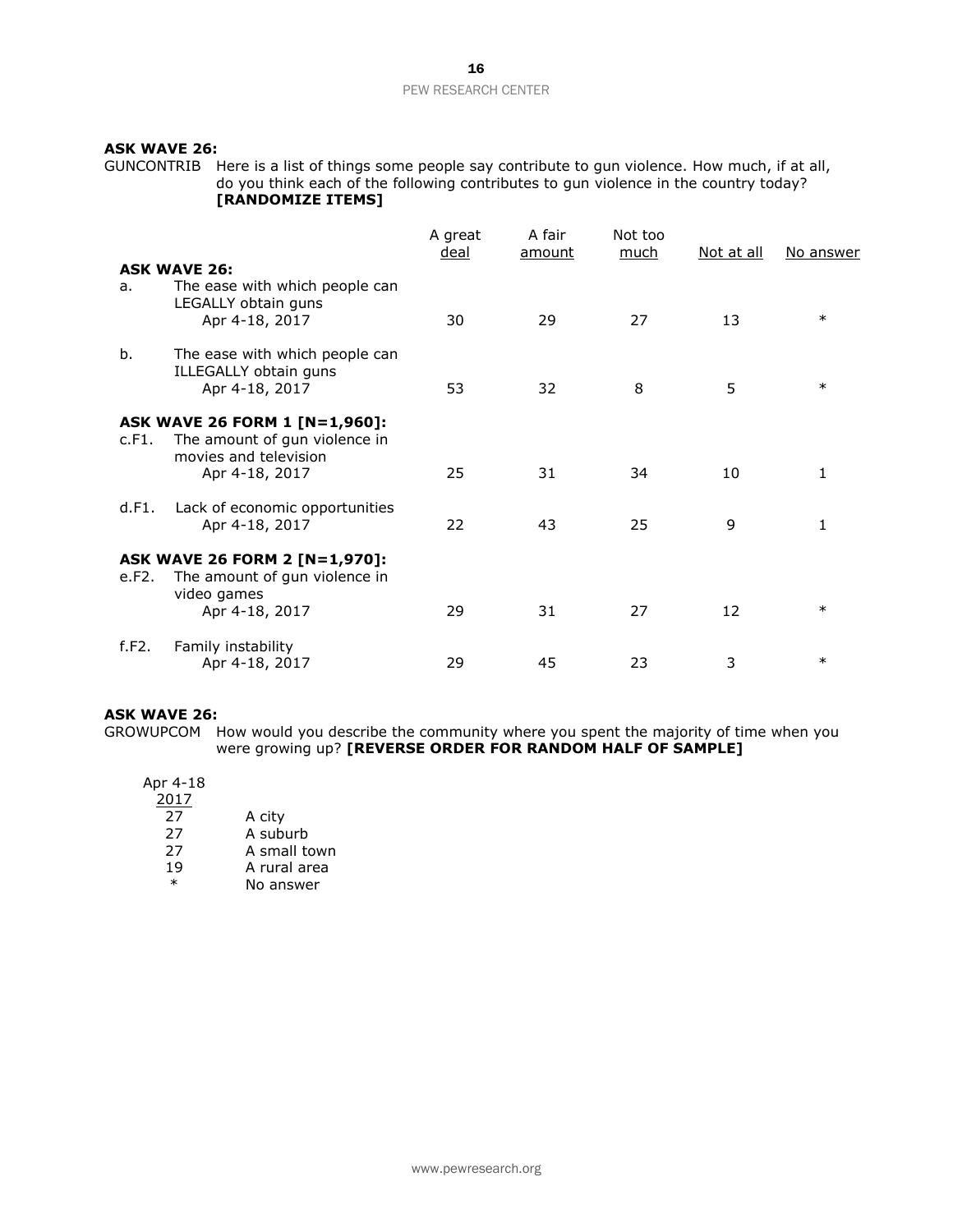## **ASK WAVE 26:**

GROWUPVIOL How much of a problem was gun violence in the community where you spent the majority of time when you were growing up?

Apr 4-18

- 2017
	- 5 A very big problem
- 11 A moderately big problem
- 25 A small problem
- 59 Not a problem at all<br>\* No answer
- No answer

## **ASK WAVE 26:**

GROWUPGUN1 Thinking about when you were growing up, as far as you know, were there ever any guns in your household or not?

Apr 4-18

- 2017 48 Yes, there were guns in my household
	- 42 No, there were no guns in my household
	- 10 I am not sure if there were guns in my household
	- \* No answer

## **ASK WAVE 26 IF YES IN GROWUPGUN1 (GROWUPGUN1=1) [N=2,021]:**

GROWUPGUN2 Would you say each of the following was a reason or was not a reason why there were guns in your household when you were growing up?

|    |                                                                     | Yes, was<br>a reason | No, was not<br>a reason | No answer |
|----|---------------------------------------------------------------------|----------------------|-------------------------|-----------|
| a. | For protection                                                      |                      |                         |           |
|    | Apr 4-18, 2017                                                      | 60                   | 40                      | $\ast$    |
| b. | For hunting                                                         |                      |                         |           |
|    | Apr 4-18, 2017                                                      | 67                   | 32                      | $\ast$    |
| c. | For sport shooting, including target<br>shooting and trap and skeet |                      |                         |           |
|    | Apr 4-18, 2017                                                      | 46                   | 54                      | $\ast$    |

## **ASK WAVE 26 IF YES IN GROWUPGUN1 (GROWUPGUN1=1) [N=2,021]:**

GROWUPGUN3 Are there any other reasons that there were guns in your household when you were growing up that haven't already been mentioned?

#### **OPEN-ENDED RESPONSES NOT SHOWN**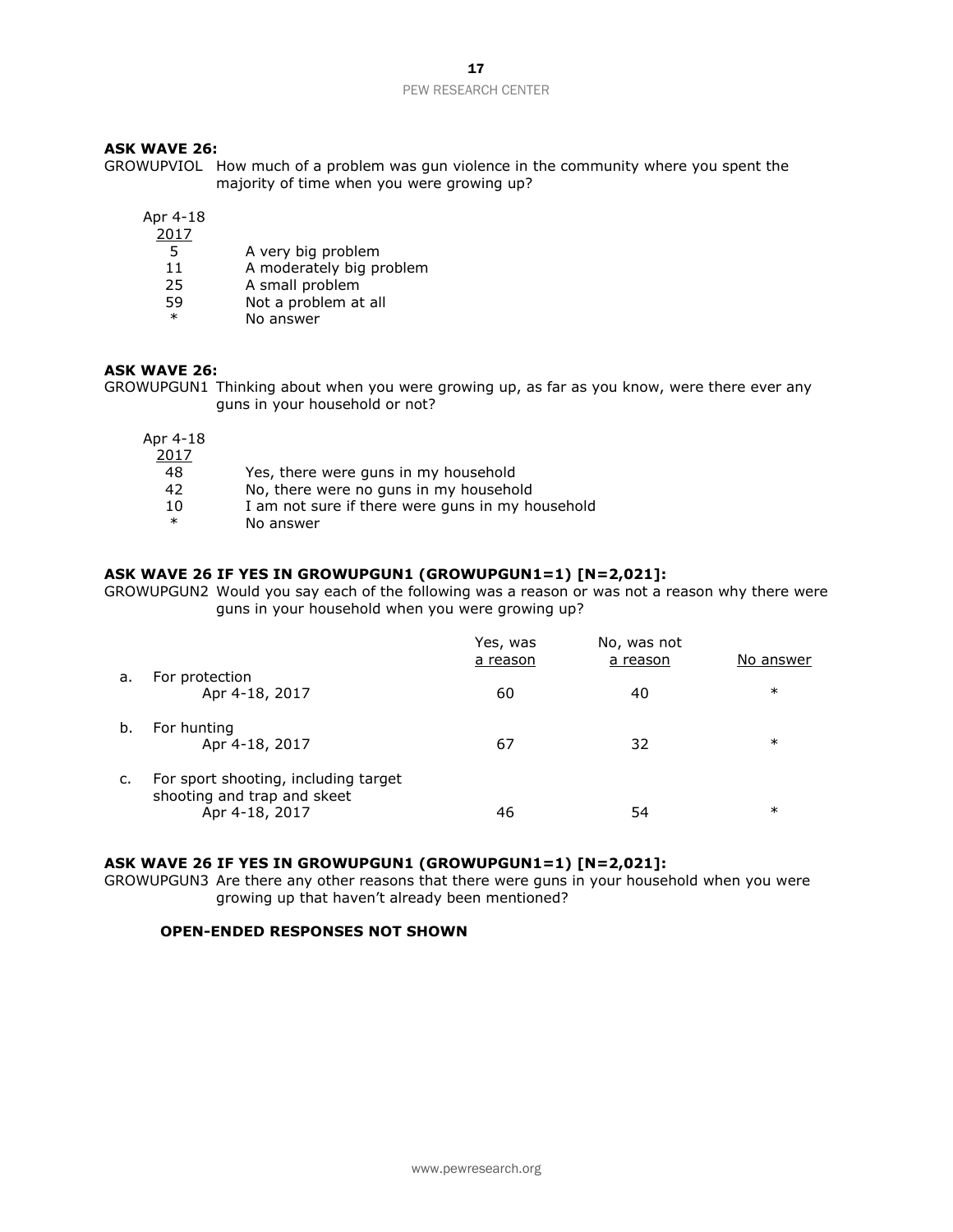## **ASK WAVE 26:**

GROWUPGUN4 Thinking about the people in the community where you spent the majority of time when you were growing up…

As far as you know, how many people owned guns?

Apr 4-18

 $\frac{2017}{19}$ 

- All or most
- 39 Some<br>28 Only a
- Only a few
- 12 None 1 No answer

## **ASK WAVE 26:**

GROWUPGUN5 How often, if ever, did you go hunting when you were growing up?

Apr 4-18

| 2017   |             |
|--------|-------------|
| q      | Often       |
| 12     | Sometimes   |
| 15     | Hardly ever |
| 64     | Never       |
| $\ast$ | No answer   |

## **ASK WAVE 26 IF EVER SHOT (EVERSHOT=1) [N=3,019]:**

GROWUPGUN6 How often, if ever, did you go shooting or to a gun range when you were growing up?

Apr 4-18

| 2017   |             |
|--------|-------------|
| 6      | Often       |
| 19     | Sometimes   |
| 24     | Hardly ever |
| 50     | Never       |
| $\ast$ | No answer   |

## **ASK WAVE 26:**

GROWUPGUN7 How often, if ever, did you use air guns, such as paintball, BB or pellet guns when you were growing up?

Apr 4-18

| 2017 |  |  |  |  |
|------|--|--|--|--|
|      |  |  |  |  |

- 15 Often
- 22 Sometimes
- 22 Hardly ever
- 40 Never
- \* No answer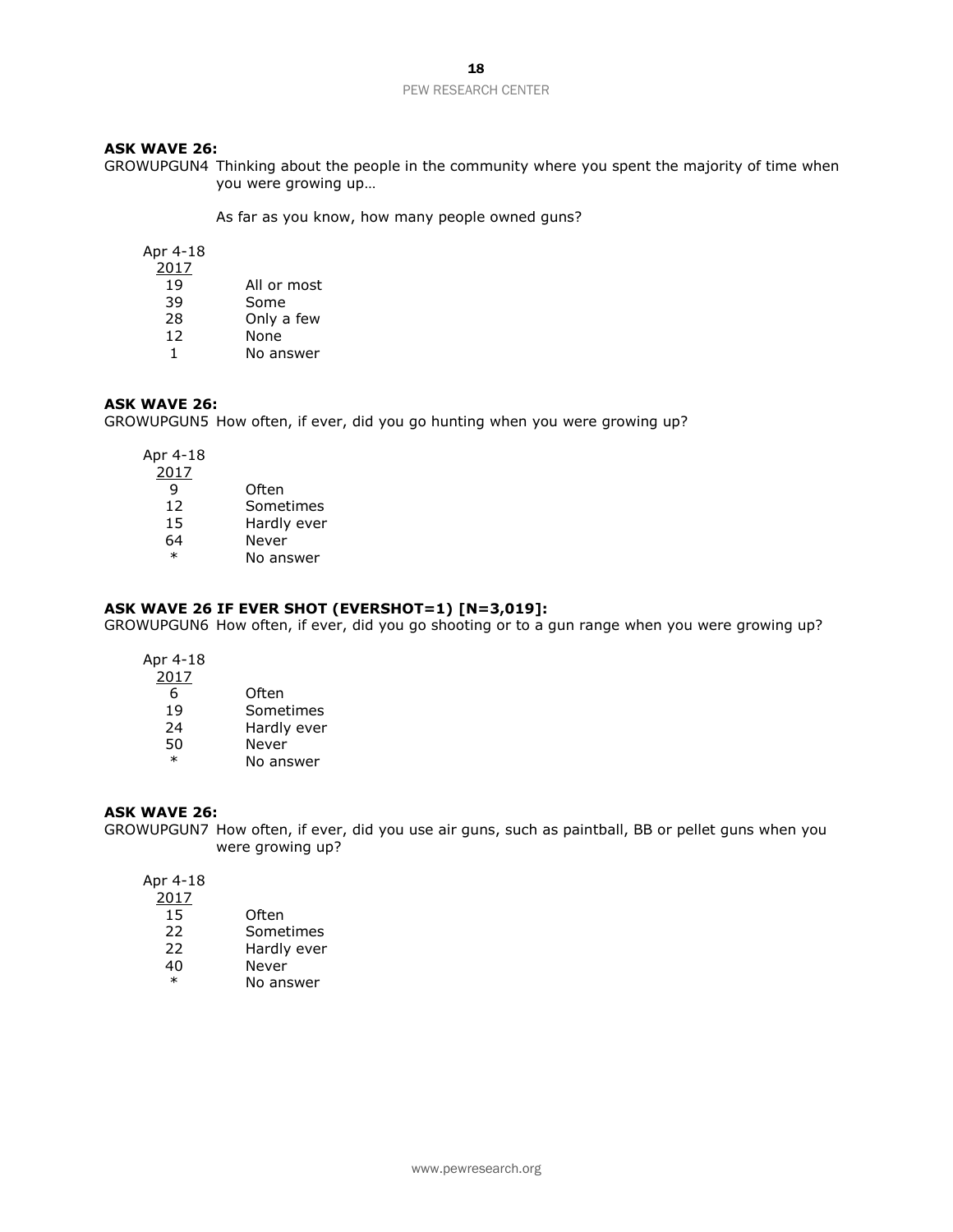**ASK OF WAVE 26 WHO HAVE OWNED A GUN AT SOME POINT (GUN=1 OR EVEROWN=1) [N=1,684]**:

At what age did you first get your OWN gun?

Apr 4-18

| 2017 |             |
|------|-------------|
| 37   | Under 18    |
| 52   | $18 - 39$   |
| 8    | $40 - 59$   |
| 2    | 60 or older |
| 1.   | No answer   |
|      |             |

## **ASK WAVE 26 FORM 1 [N=1,960]:**

GUNRESPNOKIDS Thinking about gun owners who DO NOT HAVE CHILDREN IN THEIR HOME…

How important do you think it is for them to: **[RANDOMIZE ITEMS]**

|       |                                                                                                                                           | Essential | Importan<br>t but not<br>essential | <b>Not</b><br>important | Should<br>not be<br>done | No<br>answer |
|-------|-------------------------------------------------------------------------------------------------------------------------------------------|-----------|------------------------------------|-------------------------|--------------------------|--------------|
| a.F1. | <b>ASK WAVE 26:</b><br>Keep all of their guns in a locked                                                                                 |           |                                    |                         |                          |              |
|       | place<br>Apr 4-18, 2017                                                                                                                   | 58        | 27                                 | 12                      | 3                        | $\mathbf{1}$ |
| b.F1. | Keep all of their guns unloaded<br>Apr 4-18, 2017                                                                                         | 48        | 28                                 | 14                      | 9                        | $\mathbf{1}$ |
| c.F1. | Take gun safety courses<br>Apr 4-18, 2017                                                                                                 | 68        | 24                                 | 6                       | $\mathbf{1}$             | 1            |
| d.F1. | [ASK RANDOM HALF OF FORM<br>1 N=975] Advise visitors that<br>there are guns in the house<br>Apr 4-18, 2017                                | 17        | 22                                 | 43                      | 17                       | $\ast$       |
| e.F1. | [ASK FORM 1 WHO DO NOT<br><b>GET ITEM D N=985] Advise</b><br>visitors with children that there<br>are guns in the house<br>Apr 4-18, 2017 | 47        | 22                                 | 19                      | 11                       | 1            |
| f.F1. | Store guns and ammunition<br>separately<br>Apr 4-18, 2017                                                                                 | 43        | 31                                 | 17                      | 9                        | 1            |
| g.F1. | Keep their shooting skills up-to-<br>date<br>Apr 4-18, 2017                                                                               | 50        | 36                                 | 12                      | $\overline{2}$           | 1            |

<sup>7</sup> OWNAGE was asked as an open-end numeric entry with an acceptable range of 1-100.

 $\overline{a}$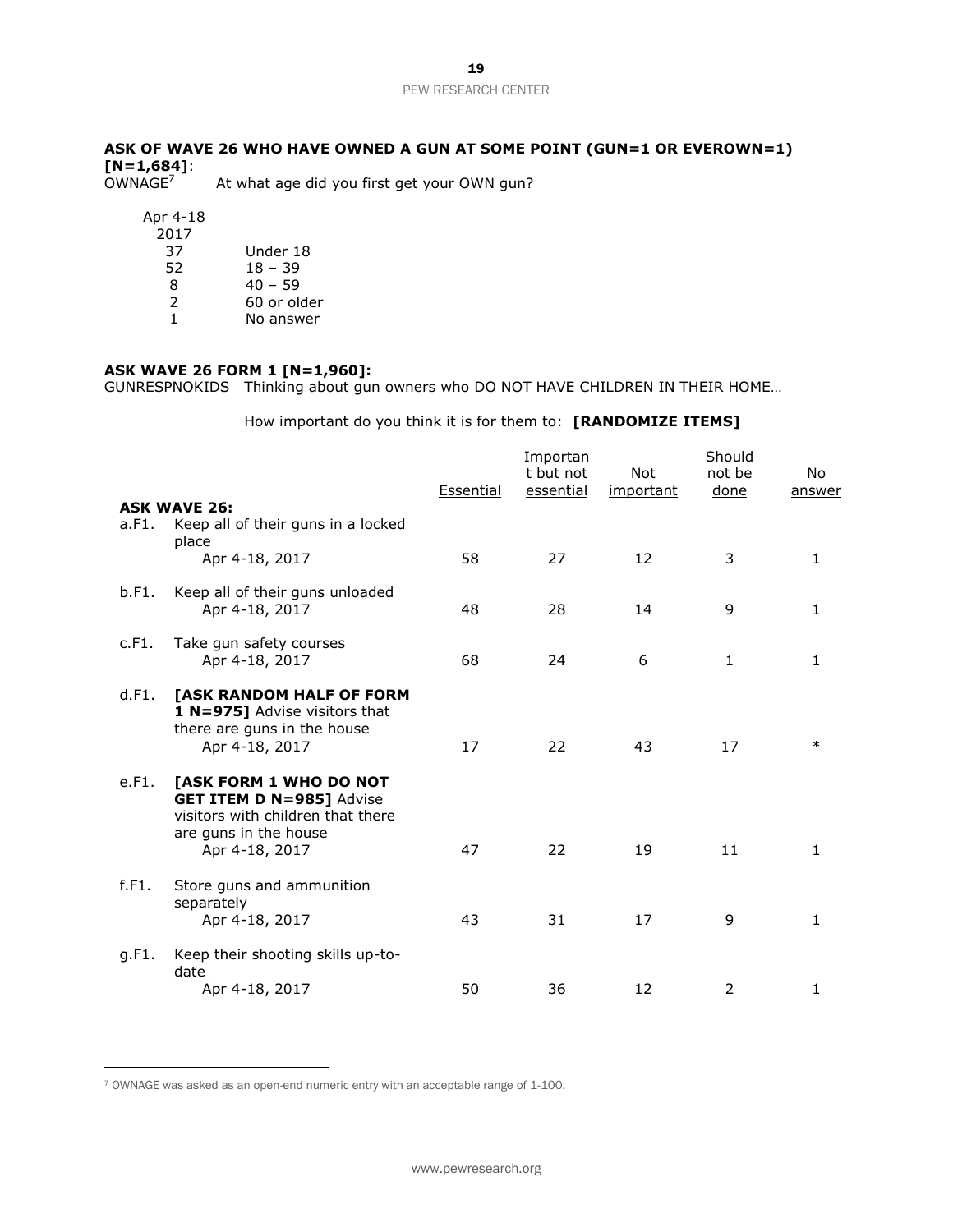### **ASK WAVE 26 FORM 2 [N=1,970]:**

GUNRESPKIDS Thinking about gun owners WHO HAVE CHILDREN IN THEIR HOME…

How important do you think it is for them to: **[RANDOMIZE ITEMS]**

|       |                                                                                                                                            | Essential | Important<br>but not<br>essential | <b>Not</b><br>important | Should<br>not be<br>done | No.<br>answer |
|-------|--------------------------------------------------------------------------------------------------------------------------------------------|-----------|-----------------------------------|-------------------------|--------------------------|---------------|
| a.F2. | <b>ASK WAVE 26:</b><br>Keep all of their guns in a locked<br>place                                                                         |           |                                   |                         |                          |               |
|       | Apr 4-18, 2017                                                                                                                             | 83        | 13                                | 3                       | $\mathbf{1}$             | $\ast$        |
| b.F2. | Keep all of their guns unloaded<br>Apr 4-18, 2017                                                                                          | 65        | 25                                | 6                       | $\overline{4}$           | $\ast$        |
| c.F2. | Take gun safety courses<br>Apr 4-18, 2017                                                                                                  | 73        | 23                                | 3                       | $\overline{2}$           | $\ast$        |
| d.F2. | [ASK RANDOM HALF OF FORM 2<br>N=935] Advise visitors that there<br>are guns in the house<br>Apr 4-18, 2017                                 | 19        | 27                                | 33                      | 21                       | $\ast$        |
| e.F2. | [ASK FORM 2 WHO DO NOT GET<br><b>ITEM D N=1035]</b> Advise visitors<br>with children that there are guns in<br>the house<br>Apr 4-18, 2017 | 41        | 30                                | 21                      | 7                        | $\ast$        |
| f.F2. | Store guns and ammunition<br>separately<br>Apr 4-18, 2017                                                                                  | 61        | 27                                | 8                       | 3                        | $\ast$        |
| g.F2. | Keep their shooting skills up-to-<br>date<br>Apr 4-18, 2017                                                                                | 46        | 37                                | 13                      | 4                        | 1             |
| h.F2. | Talk to their children about gun<br>safety<br>Apr 4-18, 2017                                                                               | 91        | $\overline{7}$                    | $\mathbf{1}$            | $\mathbf{1}$             | $\ast$        |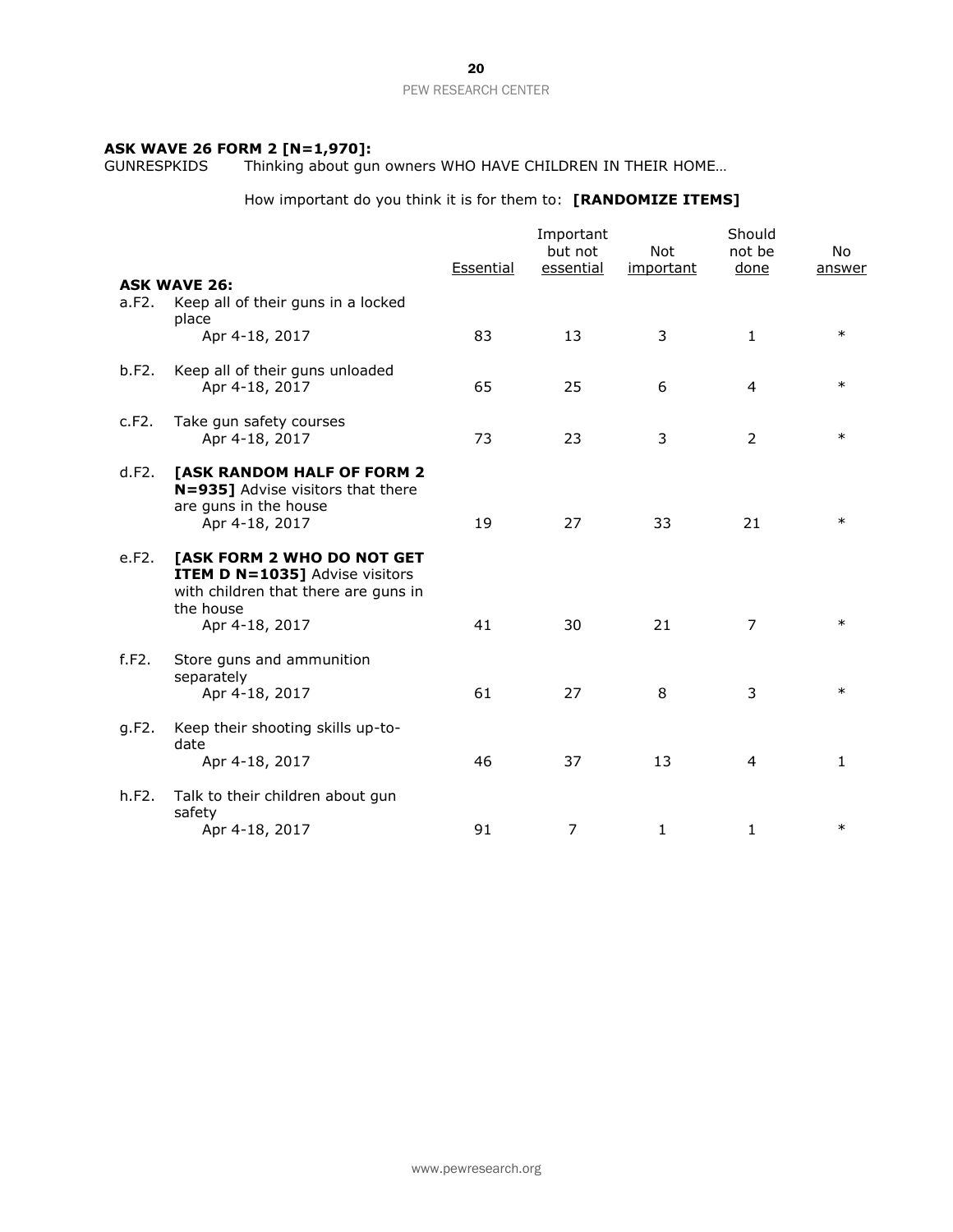## **BASED ON WAVE 26 PARENTS/GUARDIAN OF CHILD UNDER 18 WHO LIVE IN HOUSEHOLD (F\_PARENT\_FINAL=1) [N=988]:**

GUNSAFETYKIDS For this question, please think about your child or children who are under 18. Have you ever talked with your child or children about gun safety?

Apr 4-18

- 2017
- 60 Yes
- 39 No
- $*$  I do not have children under  $18<sup>8</sup>$
- 0 No answer

## **BASED ON WAVE 26 GUN OWNERS WHO OWN A HANDGUN (GUN=1 AND GUNTYPEOWNb=1) [N=959]:**

CARRYGUN How often, if ever, do you carry a handgun or pistol outside your home, not including times when you are transporting it?

Apr 4-18

2017

- 11 All of the time
- 15 Most of the time
- 31 Only some of the time
- 43 Never
- No answer

## **BASED ON WAVE 26 HANDGUN OWNERS WHO NEVER CARRY (GUN=1 AND GUNTYPEOWNb=1 AND CARRYGUN=4) [N=425]:**

NOCARRYGUN And would you say you never carry a handgun or pistol because you don't want to or for some other reason?

Apr 4-18

2017

| -64 | Don't want to carry |
|-----|---------------------|
|     |                     |

- 36 Some other reason
- 0 No answer

## **ASK WAVE 26 FORM 1 [N=1,960]:**

GUNKILLF1 Which comes closer to your view, even if neither is exactly right? **[RANDOMIZE]**

#### Apr 4-18  $2017$

 $\overline{a}$ 

| <u> 2017</u> |                                                                         |
|--------------|-------------------------------------------------------------------------|
| -75          | People who want to kill or harm others will find a way to do it whether |
|              | they have a gun or not                                                  |
| -24          | People who want to kill or harm others are less likely to do it if they |
|              | don't have a gun                                                        |
|              | No answer                                                               |

<sup>&</sup>lt;sup>8</sup> This answer choice was hidden and displayed only if the question was initially left blank. A soft prompt was displayed to indicate that this choice should be selected if the respondent does not have children under 18. Soft prompt: "If you do not have any children under 18, select answer choice "I do not have children under 18." If you want to skip, click Next."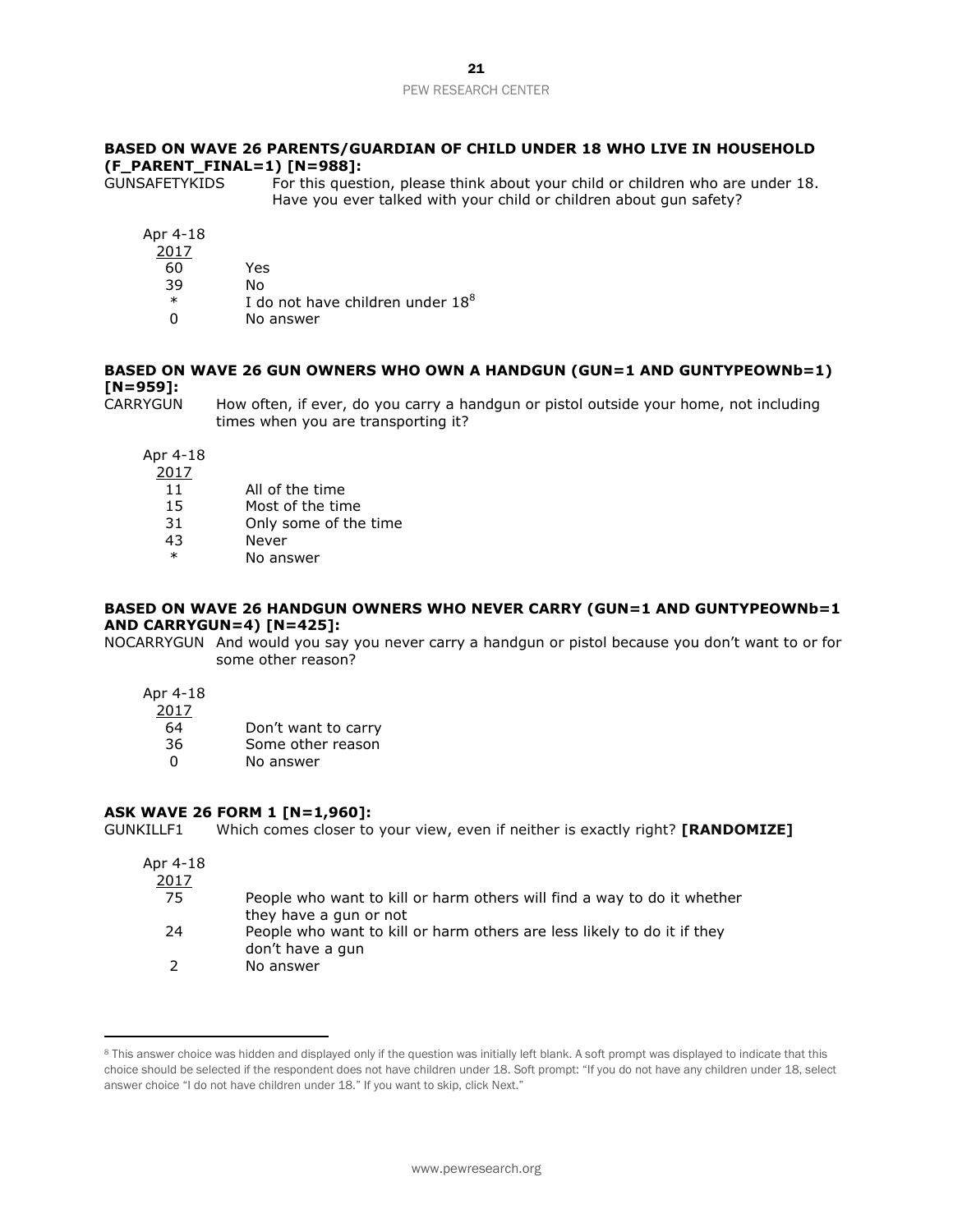## **ASK WAVE 26 FORM 2 [N=1,970]:**

GUNKILLF2 Thinking about people who commit suicide using a gun, which comes closer to your view, even if neither is exactly right? **[RANDOMIZE]**

| Apr 4-18      |                                                                        |
|---------------|------------------------------------------------------------------------|
| <u> 2017 </u> |                                                                        |
| 73.           | They would find a way to do it whether they had access to a gun or not |
| 27            | They would be less likely to do it if they didn't have access to a gun |
| ж             | No answer                                                              |

#### **ASK WAVE 26:**

DEFENDGUN Not including in military combat or as part of your job, have you ever used a gun to defend yourself, your family or possessions, either by firing it or threatening to fire it?

Apr 4-18 2017 7 Yes 93 No

## **ASK WAVE 26:**

GUNTHREAT Has anyone ever used a gun to threaten or intimidate you or someone in your family?

| Apr 4-18 |           |
|----------|-----------|
| 2017     |           |
| 23       | Yes       |
| 77       | No        |
| $\star$  | No answer |

No answer

## **ASK WAVE 26:**

INJUREDA Not counting yourself, has someone you PERSONALLY KNOW ever been shot, either accidentally or intentionally, or not?

## Apr 4-18

| 2017    |           |
|---------|-----------|
| 44      | Yes       |
| 56      | N٥        |
| $\star$ | No answer |

# **ASK WAVE 26:**

Have you PERSONALLY ever been shot, either accidentally or intentionally, or not?

Apr 4-18 2017 3 Yes

96 No \* No answer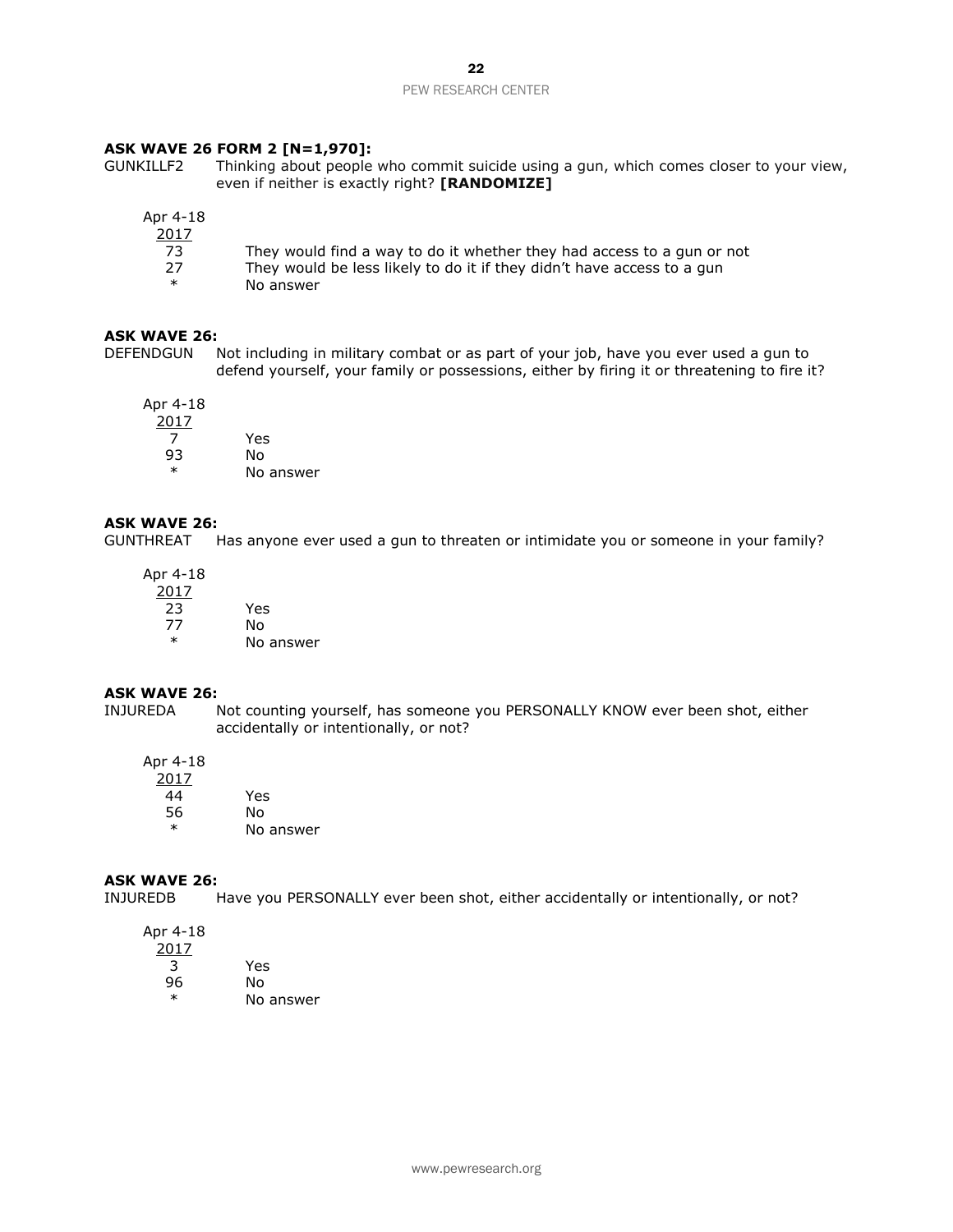## **ASK WAVE 26:**

CRIMEVICTIM Have you ever been a victim of a violent crime, whether a gun was used or not?

Apr 4-18 2017

20 Yes 80 No

\* No answer

## **ASK WAVE 26 IF MARRIED/LIVING WITH PARTNER AND HAVE A GUN IN THE HOUSE (F\_MARITAL\_FINAL=1,2 AND GUN1=1) [N=878]:**

Now thinking about your spouse or partner. Does your spouse or partner own any guns?

Apr 4-18 2017 86 Yes 14 No

No answer

# **ASK WAVE 26 GUN OWNERS (GUN=1) [N=1,269]:**

Are you currently a member of...

|    |                                                           | Yes | No | No answer |
|----|-----------------------------------------------------------|-----|----|-----------|
| a. | A gun or shooting club or gun range<br>Apr 4-18, 2017     | 13  | 87 | $\ast$    |
| b. | A hunting club<br>Apr 4-18, 2017                          |     | 94 |           |
| c. | The NRA, the National Rifle Association<br>Apr 4-18, 2017 | 19  |    | ∗         |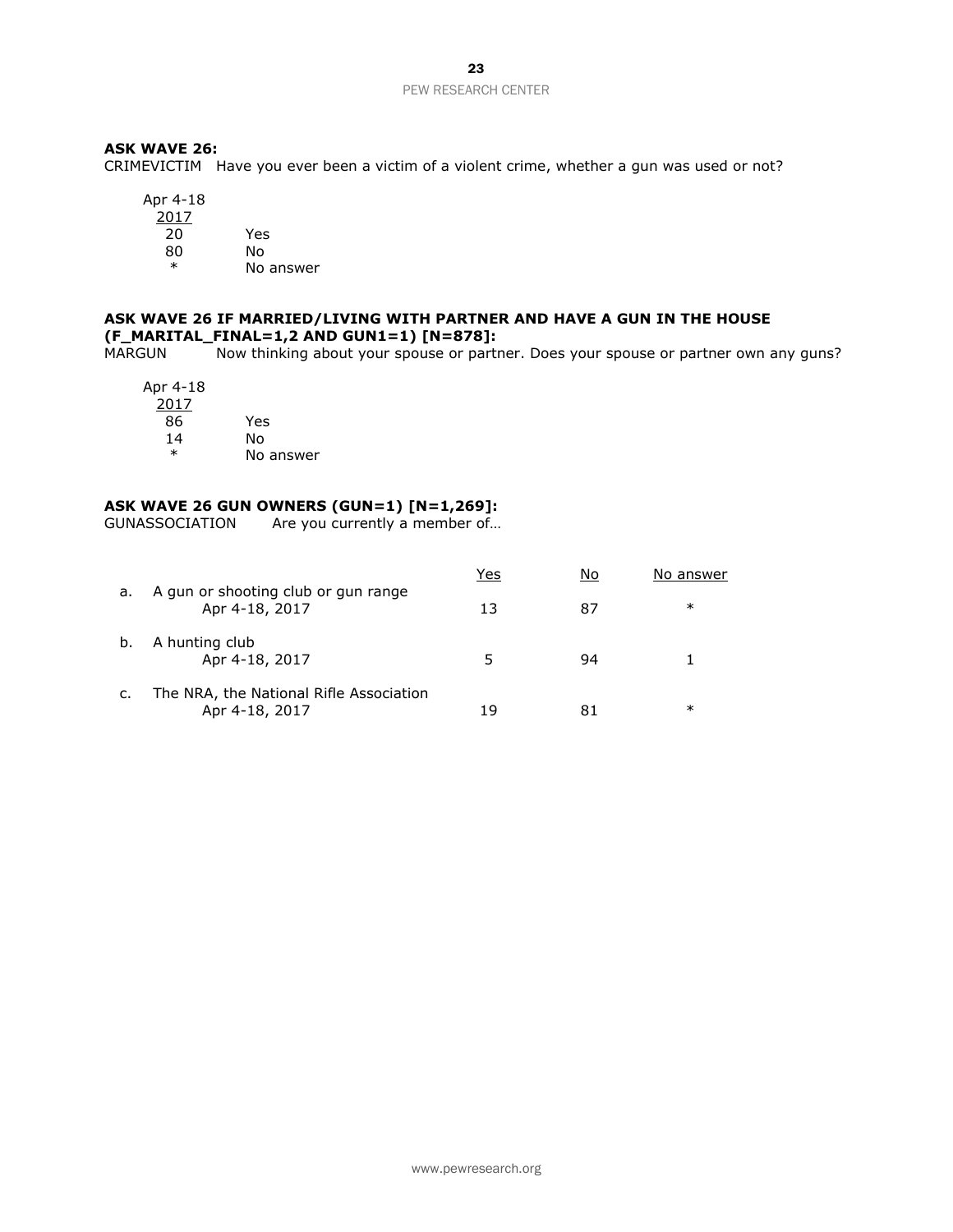## **ASK WAVE 26:**

GUNACTIVITY How often, if ever, do you… **[RANDOMIZE ITEMS]**

|    |                                                                                  | Often | <u>Sometime</u><br>$\overline{\mathbf{5}}$ | Hardly<br>ever | Never | No answer |
|----|----------------------------------------------------------------------------------|-------|--------------------------------------------|----------------|-------|-----------|
|    | <b>ASK WAVE 26:</b>                                                              |       |                                            |                |       |           |
| а. | Visit websites about guns, hunting<br>or other shooting sports<br>Apr 4-18, 2017 | 3     | 13                                         | 16             | 68    | $\ast$    |
| b. | Watch TV programs about guns or<br>watch gun-oriented videos<br>Apr 4-18, 2017   | 6     | 23                                         | 25             | 46    | $\ast$    |
| c. | Listen to gun-oriented podcasts or<br>radio shows<br>Apr 4-18, 2017              | 1     | 6                                          | 13             | 79    | $\ast$    |
| d. | Participate in online discussion<br>forums about guns<br>Apr 4-18, 2017          | 1     | 4                                          | 13             | 82    | $\ast$    |
| е. | Attend gun shows<br>Apr 4-18, 2017                                               |       | 8                                          | 15             | 76    | $\ast$    |

## **ASK WAVE 26:**

VIDEOGAME1 How often, if ever, do you play video games on a computer, TV, game console, or portable device like a cellphone?

Apr 4-18

| 2017    |             |
|---------|-------------|
| 21      | Often       |
| 22      | Sometimes   |
| 19      | Hardly ever |
| 38      | Never       |
| $\star$ | No answer   |

## **ADDITIONAL QUESTIONS HELD FOR FUTURE RELEASE**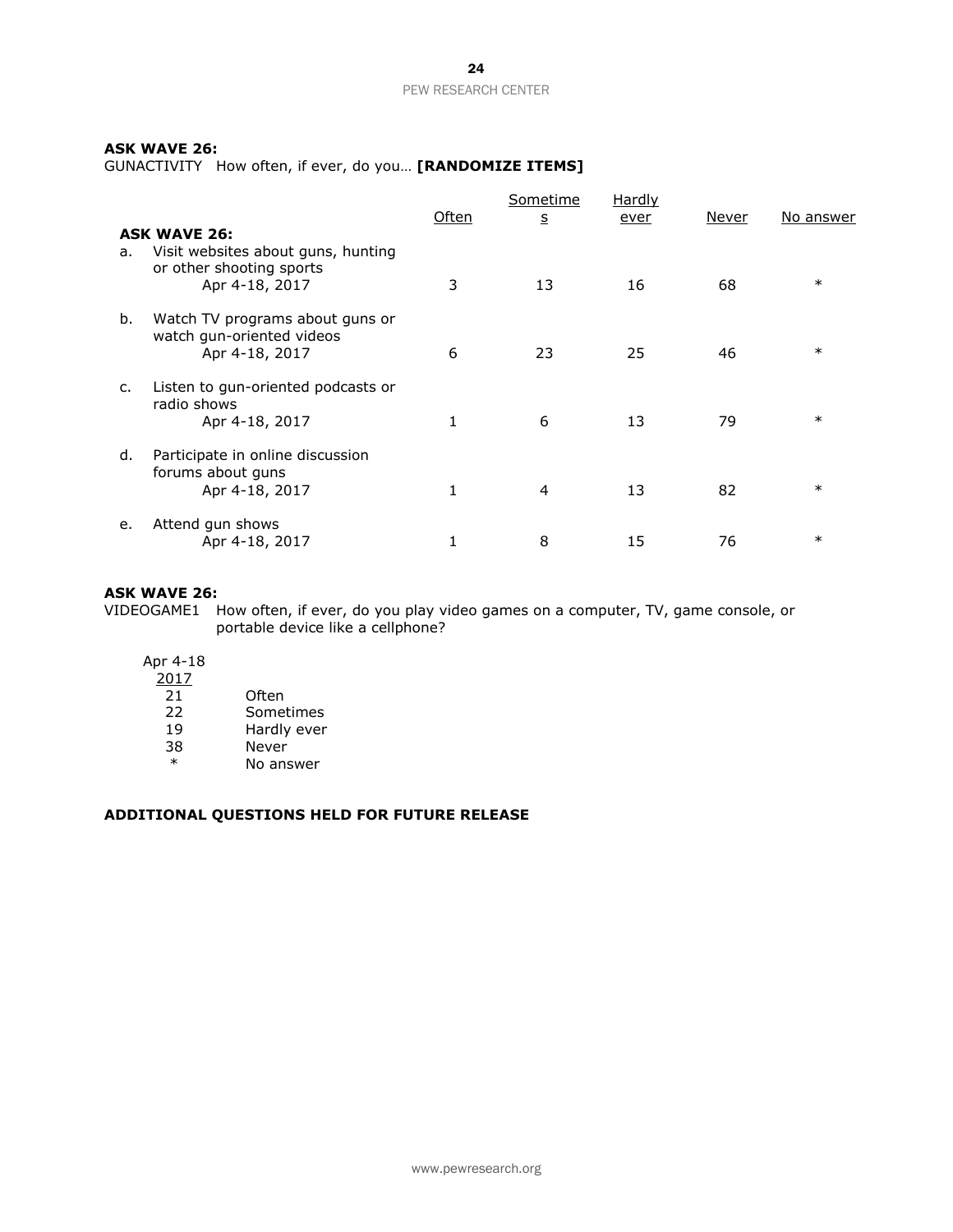#### **PEW RESEARCH CENTER APRIL 2017 POLITICAL SURVEY [CONDUCTED BY TELEPHONE] FINAL TOPLINE APRIL 5-11, 2017 N=1,501**

**QUESTIONS 1-3, 11-13, 19-20, 25-26, 30-32, 36, 41-43, 55-57, 61-63, 65-67, 70-72, 81-84, 95-96 PREVIOUSLY RELEASED**

**NO QUESTIONS 4-10, 14-18, 22-24, 27-29, 33-35, 38-40, 44-45, 51-54, 58-60, 64, 68-69, 73-79**

#### **QUESTIONS 21, 37, 46-50 HELD FOR FUTURE RELEASE**

#### **ASK ALL:**

Q.80 What do you think is more important – to protect the right of Americans to own guns, OR to control gun ownership?

|                     |            |                 | Protect the right of         |               |            |                 |                              |               |        |
|---------------------|------------|-----------------|------------------------------|---------------|------------|-----------------|------------------------------|---------------|--------|
|                     |            |                 | -Americans to own guns------ |               |            |                 | Control gun ownership------- |               |        |
|                     |            |                 | Not                          | (VOL.)        |            |                 | Not                          | (VOL.)        | (VOL.) |
|                     | <u>Net</u> | <b>Strongly</b> | <b>strongly</b>              | <b>DK/Ref</b> | <u>Net</u> | <b>Strongly</b> | <u>strongly</u>              | <b>DK/Ref</b> | DK/Ref |
| Apr 5-11, 2017      | 47         |                 |                              | --            | 51         |                 | --                           |               | 2      |
| Aug 9-16, 2016      | 52         | 46              | 6                            | $\ast$        | 46         | 37              | 8                            | 1             | 3      |
| Jul 14-20, 2015     | 47         | 42              | 5                            | $\ast$        | 50         | 40              | 10                           | $\ast$        | 3      |
| Dec 3-7, 2014       | 52         | 47              | 4                            | $\ast$        | 46         | 37              | 8                            | 1             | 3      |
| Jan 23-Feb 9, 2014  | 49         | $-$             |                              |               | 48         | $-1$            | $-1$                         | --            | 3      |
| May 1-5, 2013       | 48         |                 |                              |               | 50         |                 |                              |               | 2      |
| Feb 13-18, 2013 (U) | 46         | $-$             |                              |               | 50         | $- -$           |                              |               | 4      |
| Jan 9-13, 2013      | 45         | 39              | 5                            | $\ast$        | 51         | 41              | 9                            | $\ast$        | 5      |
| Dec 17-19, 2012     | 42         | 37              | 4                            | ∗             | 49         | 42              | 6                            | 2             | 9      |
| July 26-29, 2012    | 46         | $-$             |                              |               | 47         | $-1$            | $-$                          | $-$           | 6      |
| Apr 4-15, 2012      | 49         |                 |                              |               | 45         |                 |                              |               | 6      |
| Sep 22-Oct 4, 2011  | 47         |                 |                              |               | 49         |                 |                              |               | 5      |
| Feb 22-Mar 1, 2011  | 48         |                 |                              |               | 47         |                 |                              |               | 6      |
| Jan 13-16, 2011     | 49         |                 |                              |               | 46         |                 |                              |               | 6      |
| Aug 25-Sep 6, 2010  | 46         |                 |                              |               | 50         |                 |                              |               | 4      |
| Mar 10-14, 2010     | 46         |                 |                              |               | 46         |                 |                              |               | 7      |
| Mar 31-Apr 21, 2009 | 45         |                 |                              |               | 49         |                 |                              |               | 6      |
| April, 2008         | 37         |                 |                              |               | 58         |                 |                              |               | 5      |
| November, 2007      | 42         |                 |                              |               | 55         |                 |                              |               | 3      |
| April, 2007         | 32         | $-$             |                              |               | 60         | $-$             | --                           | $-1$          | 8      |
| February, 2004      | 37         | 31              | 6                            | $\ast$        | 58         | 46              | 11                           | 1             | 5      |
| June, 2003          | 42         | $-$             |                              |               | 54         | $-1$            | $-$                          | $-1$          | 4      |
| May, 2000           | 38         | $-1$            |                              |               | 57         | --              |                              |               | 5      |
| April, 2000         | 37         |                 |                              |               | 55         |                 |                              |               | 8      |
| March, 2000         | 29         |                 |                              |               | 66         |                 |                              |               | 5      |
| June, 1999          | 33         |                 |                              |               | 62         |                 |                              |               | 5      |
| May, 1999           | 30         |                 |                              |               | 65         |                 |                              |               | 5      |
| December, 1993      | 34         | $-$             |                              |               | 57         |                 |                              | --            | 9      |

#### **NO QUESTIONS 85-91, 93-94**

#### **QUESTION 92 HELD FOR FUTURE RELEASE**